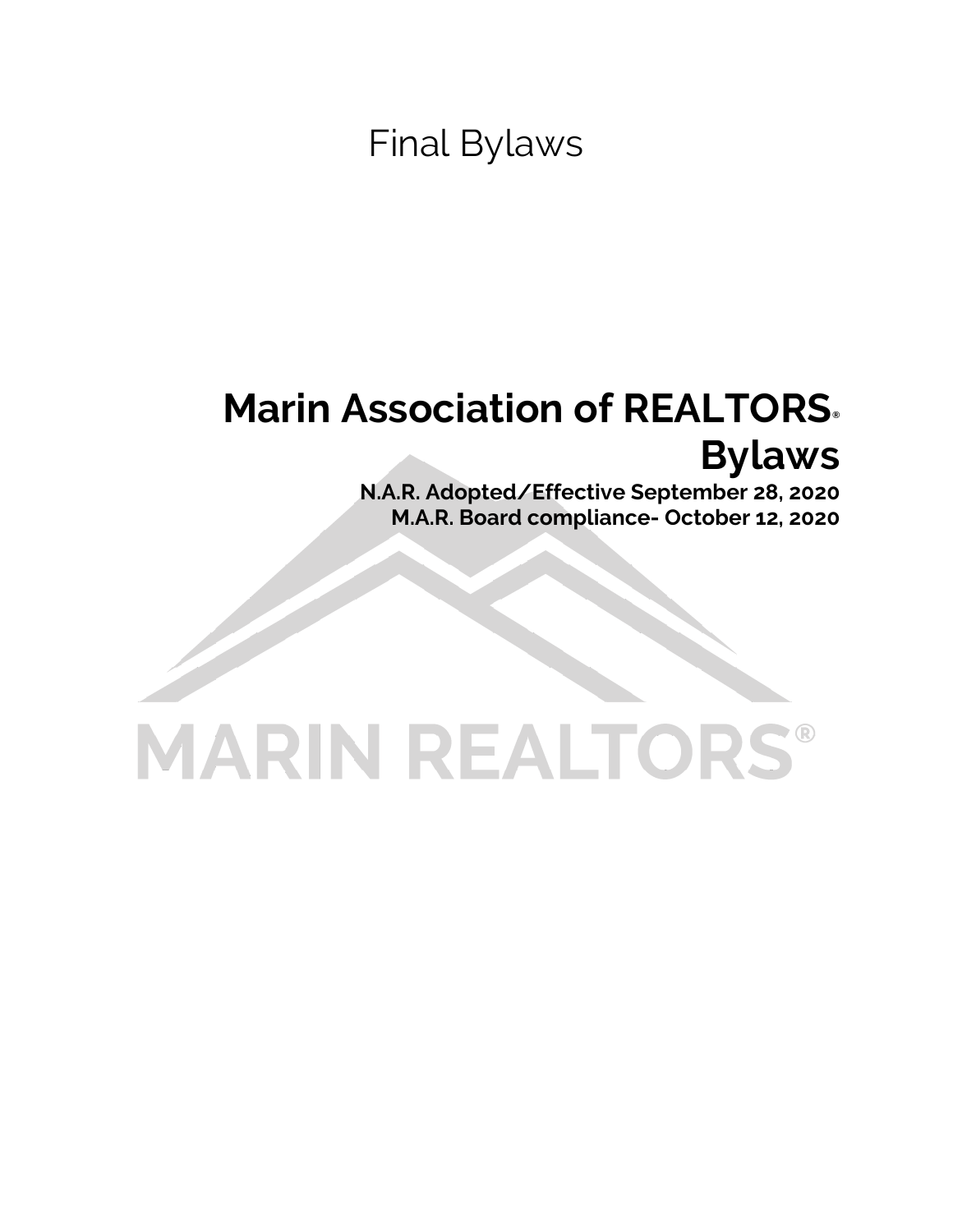# **TABLE OF CONTENTS**

| ARTICLE V - MEMBERSHIP, QUALIFICATION, APPLICATION AND ACCEPTANCE  2                                                                                                                                                                |  |
|-------------------------------------------------------------------------------------------------------------------------------------------------------------------------------------------------------------------------------------|--|
|                                                                                                                                                                                                                                     |  |
|                                                                                                                                                                                                                                     |  |
|                                                                                                                                                                                                                                     |  |
|                                                                                                                                                                                                                                     |  |
|                                                                                                                                                                                                                                     |  |
|                                                                                                                                                                                                                                     |  |
|                                                                                                                                                                                                                                     |  |
|                                                                                                                                                                                                                                     |  |
|                                                                                                                                                                                                                                     |  |
| Section 1. Member Compliance with Bylaws, Policies, Rules and Regulations 9                                                                                                                                                         |  |
|                                                                                                                                                                                                                                     |  |
| Section 3. Resignation with Pending Arbitration or Disciplinary Hearing 10                                                                                                                                                          |  |
|                                                                                                                                                                                                                                     |  |
|                                                                                                                                                                                                                                     |  |
|                                                                                                                                                                                                                                     |  |
|                                                                                                                                                                                                                                     |  |
|                                                                                                                                                                                                                                     |  |
|                                                                                                                                                                                                                                     |  |
|                                                                                                                                                                                                                                     |  |
|                                                                                                                                                                                                                                     |  |
|                                                                                                                                                                                                                                     |  |
|                                                                                                                                                                                                                                     |  |
| Section 2. Member Compliance with N.A.R. and C.A.R. Constitution, Bylaws, Policies,                                                                                                                                                 |  |
|                                                                                                                                                                                                                                     |  |
|                                                                                                                                                                                                                                     |  |
|                                                                                                                                                                                                                                     |  |
| Section 2. Jurisdictional Limits on Use of REALTOR Membership Marks 12                                                                                                                                                              |  |
| Section 3. Use of REALTOR Membership Marks Dependent on Status of Firm                                                                                                                                                              |  |
| Section 4. Institute Affiliate Members Ineligible to Use REALTOR Membership Marks                                                                                                                                                   |  |
|                                                                                                                                                                                                                                     |  |
|                                                                                                                                                                                                                                     |  |
| Section 1. Application Fee. <b>2006</b> Communication of the contract of the contract of the contract of the contract of the contract of the contract of the contract of the contract of the contract of the contract of the contra |  |
|                                                                                                                                                                                                                                     |  |
|                                                                                                                                                                                                                                     |  |
|                                                                                                                                                                                                                                     |  |
|                                                                                                                                                                                                                                     |  |
|                                                                                                                                                                                                                                     |  |
|                                                                                                                                                                                                                                     |  |
|                                                                                                                                                                                                                                     |  |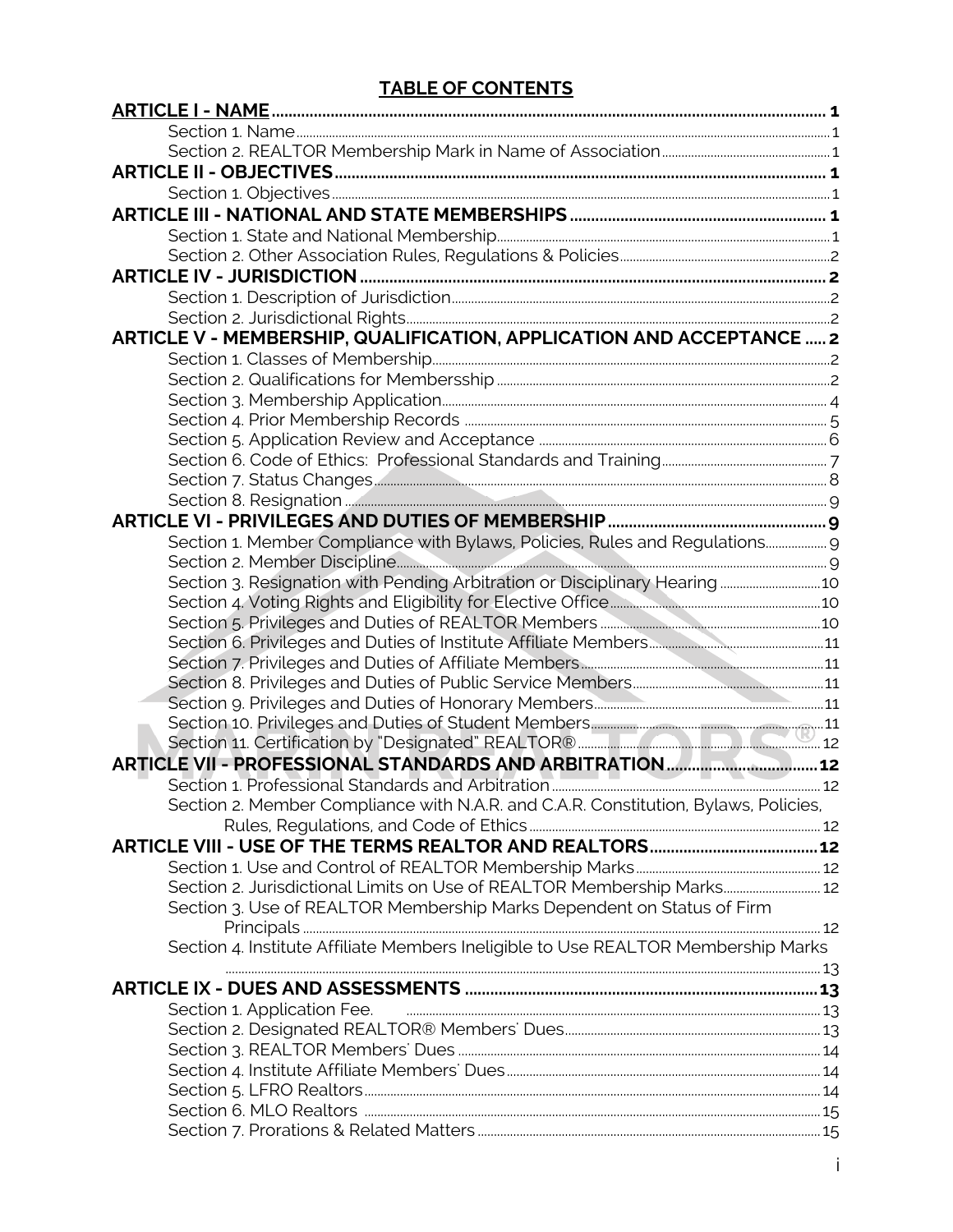| Section 10. Reinstatement After Termination for Nonpayment of Financial Obligations |  |
|-------------------------------------------------------------------------------------|--|
|                                                                                     |  |
|                                                                                     |  |
| Section 12. Notice of Delinquent Dues, Fees, Fines, Assessments and Other Financial |  |
|                                                                                     |  |
|                                                                                     |  |
|                                                                                     |  |
|                                                                                     |  |
|                                                                                     |  |
|                                                                                     |  |
|                                                                                     |  |
|                                                                                     |  |
|                                                                                     |  |
|                                                                                     |  |
|                                                                                     |  |
|                                                                                     |  |
|                                                                                     |  |
|                                                                                     |  |
|                                                                                     |  |
|                                                                                     |  |
|                                                                                     |  |
|                                                                                     |  |
|                                                                                     |  |
|                                                                                     |  |
|                                                                                     |  |
|                                                                                     |  |
|                                                                                     |  |
|                                                                                     |  |
|                                                                                     |  |
|                                                                                     |  |
|                                                                                     |  |
|                                                                                     |  |
|                                                                                     |  |
|                                                                                     |  |
|                                                                                     |  |
|                                                                                     |  |
|                                                                                     |  |
|                                                                                     |  |
|                                                                                     |  |
|                                                                                     |  |
|                                                                                     |  |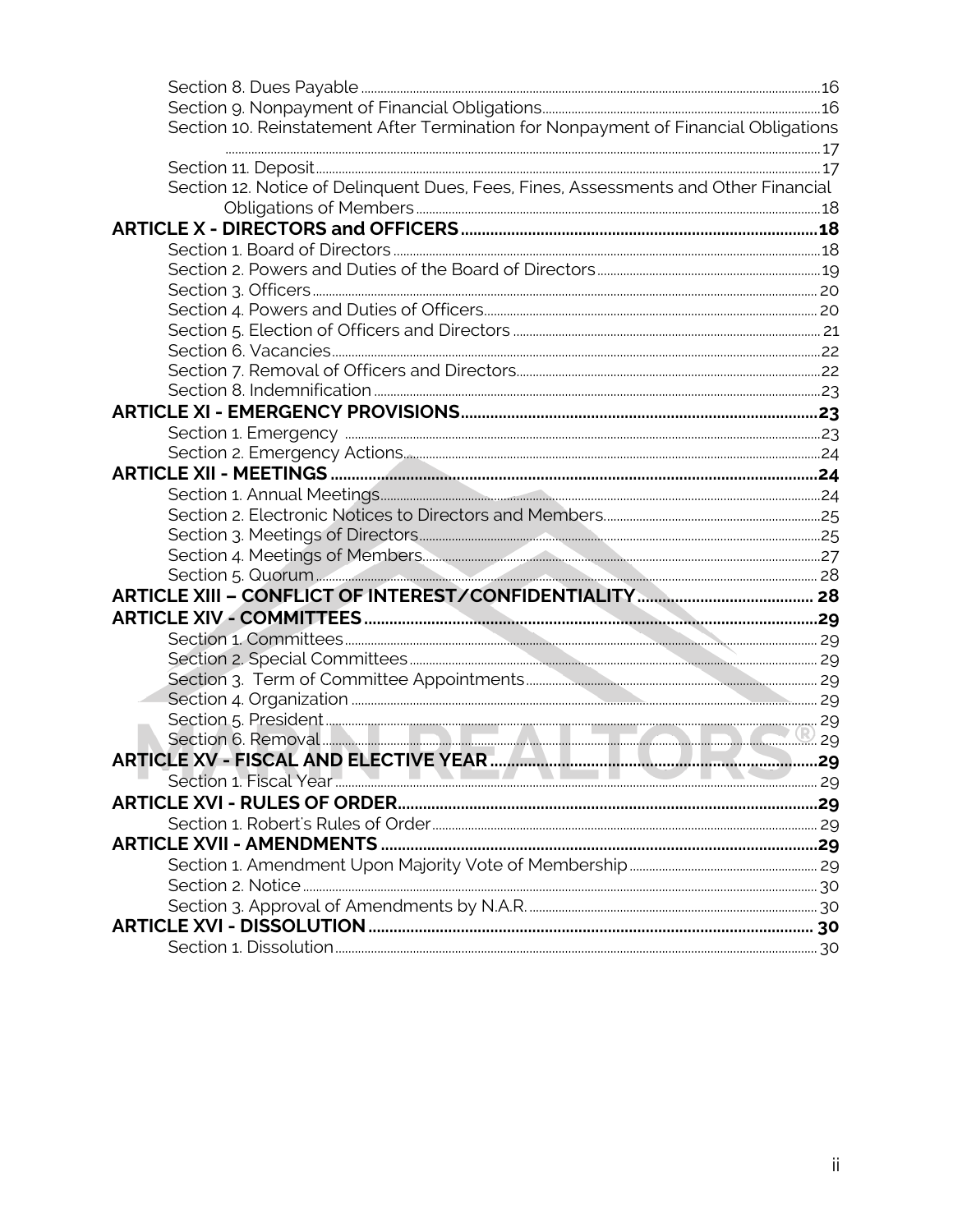# **BYLAWS OF THE Marin Association of REALTORS®, Inc.**

# **ARTICLE I - NAME**

**Section 1. Name.** The name of this organization shall be the Marin Association of REALTORS®, Inc. (hereinafter referred to as "M.A.R." or the "A.O.R") The term "Association" is used when referring to any Association of REALTORS®). M.A.R. may register and use any number of fictitious business names at the sole discretion of the M.A.R. Board of Directors (hereafter the "Board of Directors" and sometimes the "Board"), which names include, without limitation, "Marin REALTORS®".

**Section 2. REALTOR® Membership Mark in Name of Association**. Inclusion and retention of the registered collective membership mark "REALTORS®" in the name of M.A.R. shall be governed by the Constitution and Bylaws of the NATIONAL ASSOCIATION OF REALTORS® (hereinafter "N.A.R.") as from time to time amended.

# **ARTICLE II - OBJECTIVES**

**Section 1. Objectives**. The objectives of M.A.R. are:

**1.1** To unite those engaged in the recognized branches of the real estate profession for the purpose of exerting a beneficial influence upon the profession and related interests. The "recognized branches of the real estate profession" include buying, selling, exchanging, renting or leasing, managing, counseling, appraising for others for compensation, building, developing or subdividing real estate.

**1.2** To promote and maintain high standards of conduct in the real estate profession as expressed in the Code of Ethics of N.A.R. (hereinafter "Code of Ethics").

**1.3** To provide a unified medium for real estate owners and those engaged in the real estate profession whereby their interests may be safeguarded and advanced.

**1.4** To further the interests of home and other real property ownership.

**1.5** To unite those engaged in the real estate profession in this community with the CALIFORNIA ASSOCIATION OF REALTORS® (hereinafter "C.A.R.") and N.A.R. thereby furthering their own objectives throughout the state and nation, and obtaining the benefits and privileges of membership therein.

**1.6** To designate, for the benefit of the public, those individuals within the state of California authorized to use the terms REALTOR® and REALTORS® as licensed, prescribed, and controlled by N.A.R.

# **ARTICLE III - NATIONAL AND STATE MEMBERSHIPS**

**Section 1. State and National Membership.** The association shall be a member of the NATIONAL ASSOCIATION OF REALTORS® and the CALIFORNIA ASSOCIATION OF REALTORS®. By reason of the association's membership, each REALTOR® member of the Member Board shall be entitled to membership in the NATIONAL ASSOCIATION OF REALTORS® and the CALIFORNIA ASSOCIATION OF REALTORS® without further payment of dues. The association shall continue as a member of the State and National Associations, unless by a majority vote of all of its REALTOR® members, decision is made to withdraw, in which case the State and National Associations shall be notified at least one month in advance of the date designated for the termination of such membership.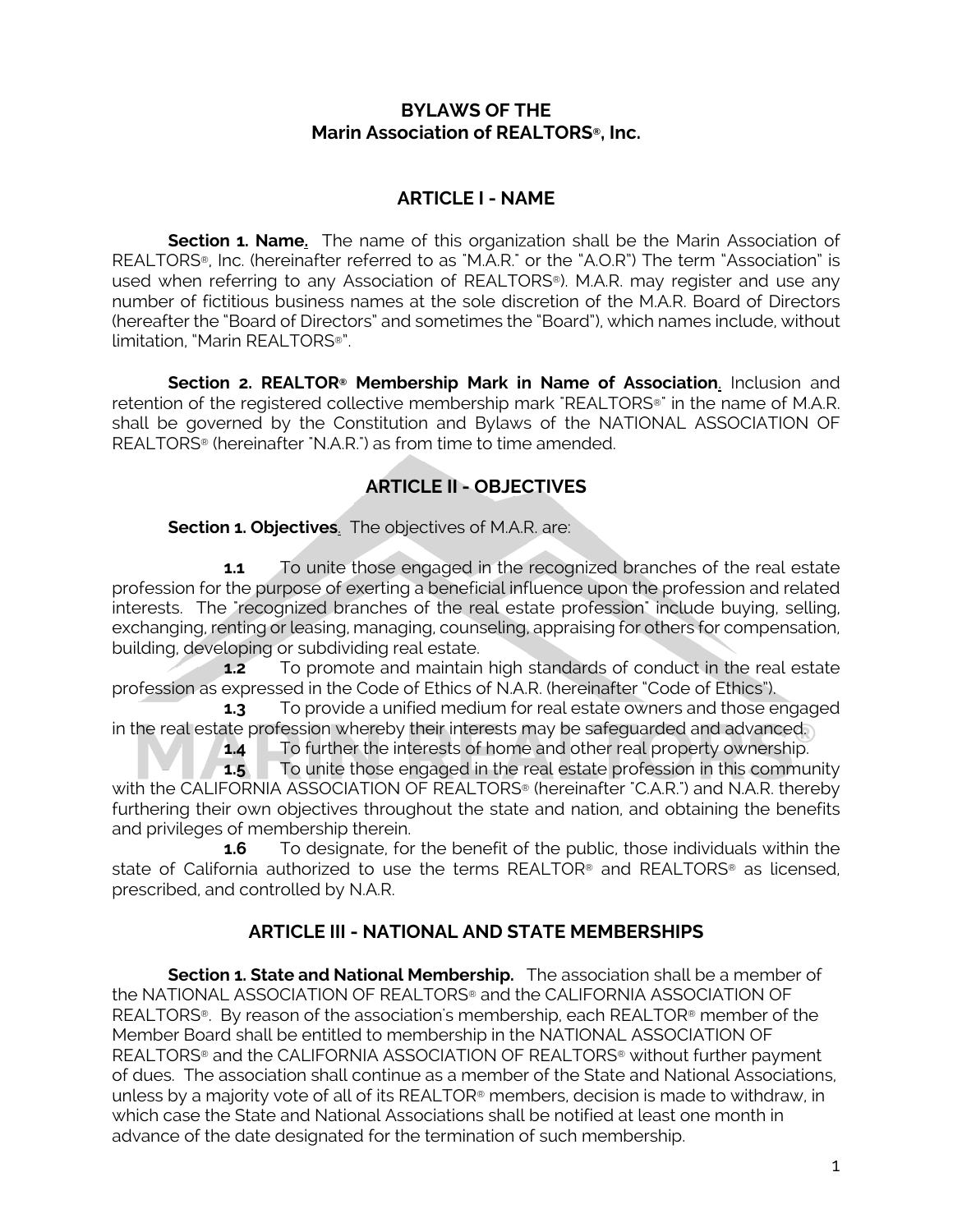The association recognizes the exclusive property rights of the NATIONAL ASSOCIATION OF REALTORS® in the terms REALTOR® and REALTORS®. The association shall discontinue use of the terms in any form in its name, upon ceasing to be a member of the National Association, or upon a determination by the Board of Directors of the National Association that it has violated the conditions imposed upon the terms.

The association adopts the Code of Ethics of the NATIONAL ASSOCIATION OF REALTORS® and agrees to enforce the Code among its REALTOR® members. The association and all of its members agree to abide by the Constitution, Bylaws, Rules and Regulations, and policies of the National Association.

**Section 2. Other Association Rules, Regulations & Policies**. M.A.R. may adopt any Rules and Regulations or policies not inconsistent with the Constitution, Bylaws, Rules and Regulations, Code of Ethics, and policies of N.A.R. and C.A.R. and these Bylaws. Any inconsistencies between M.A.R.'s Rules and Regulations or policies and the Bylaws of M.A.R. (hereinafter "Bylaws") shall be controlled by the Bylaws.

# **ARTICLE IV - JURISDICTION**

**Section 1. Description of Jurisdiction**. The territorial jurisdiction of M.A.R. as a member of N.A.R. is Marin County in its entirety, as allocated by the N.A.R. Board of Directors.

**Section 2. Jurisdictional Rights**. Territorial jurisdiction is defined to mean the right and duty to control the use of the terms REALTOR® and REALTORS® subject to the conditions set forth in the Bylaws and those of N.A.R., and to protect and safeguard the property rights of N.A.R. in those terms.

#### **ARTICLE V - MEMBERSHIP, QUALIFICATION, APPLICATION AND ACCEPTANCE**

**Section 1. Classes of Membership**. There shall be six (6) classes of membership: (1) REALTOR® Members; (2) Franchise REALTOR® Members; (3) Institute Affiliate Members; (3) Affiliate Members; (4) Public Service Members; (5) Honorary Members; and (6) Student Members.

#### **Section 2. Qualifications for Membership**.

**2.1 REALTOR® Members**. REALTOR® Members, whether primary or secondary shall be:

**(a)** Individuals who, as sole proprietors, partners, corporate officers, or branch office managers, are engaged actively in the real estate profession, including buying, selling, exchanging, renting or leasing, managing, appraising for others for compensation, counseling, building, developing or subdividing real estate, and who maintain or are associated with an established real estate office in the state of California or a state contiguous thereto. All persons who are partners in a partnership, or all officers in a corporation who are actively engaged in the real estate profession within the state or a state contiguous thereto shall qualify for REALTOR® membership only, and each is required to hold REALTOR® membership (except as provided in the following paragraph) in an association of REALTORS® within the state or a state contiguous thereto, unless otherwise qualified for Institute Affiliate membership.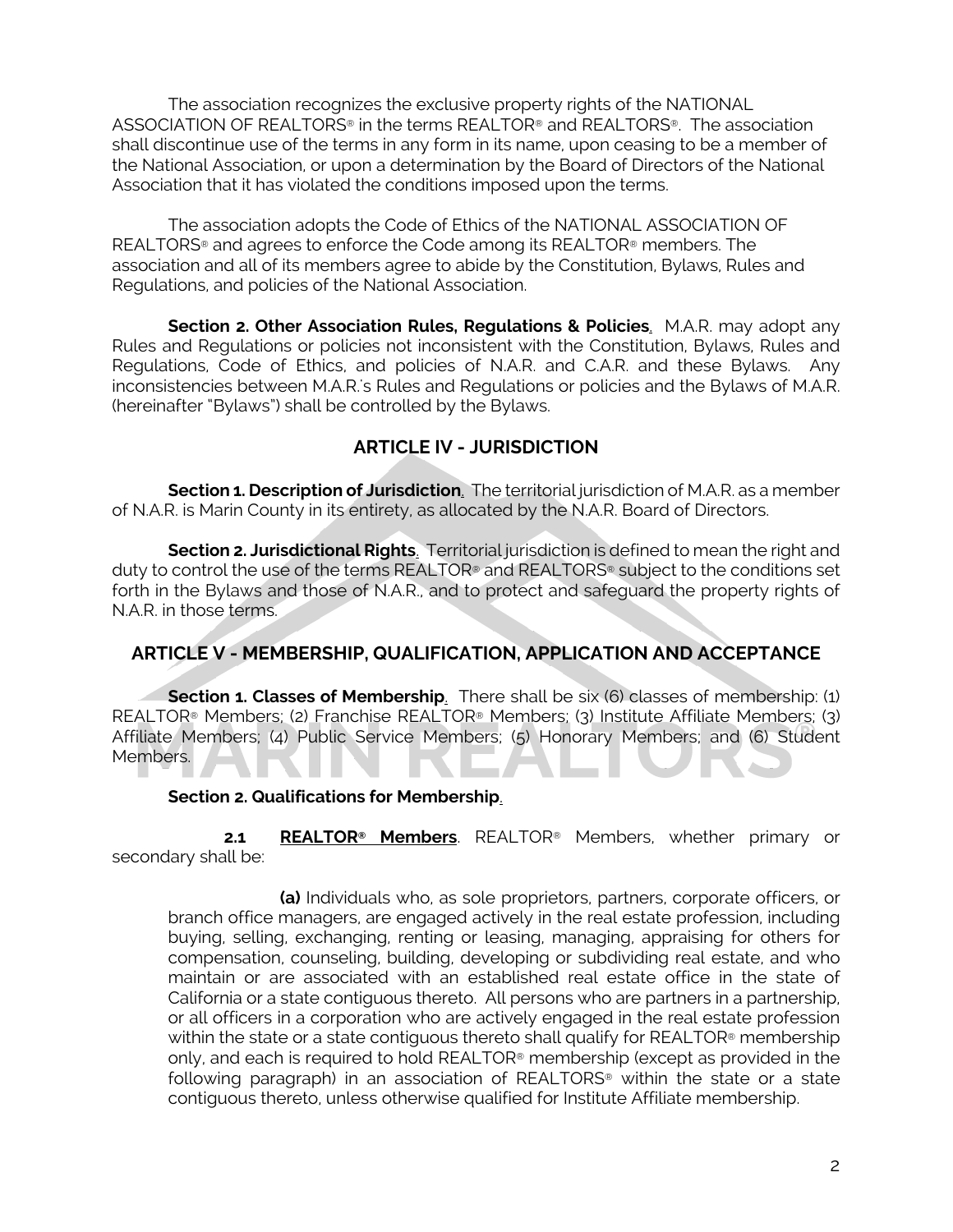**(b)** In the case of a real estate firm, partnership, or corporation, whose business activity is substantially all commercial, only those principals actively engaged in the real estate business in connection with the same office, or any other offices within the jurisdiction of the association in which one of the firm's principals holds REALTOR® membership, shall be required to hold REALTOR® membership unless otherwise qualified for Institute Affiliate membership.

**(c)** Individuals who are engaged in the real estate profession other than as sole proprietors, partners, corporate officers, or branch office managers and are associated with a REALTOR® member and meet the qualifications.

**2.1.1 Primary and Secondary REALTOR® Members.** An individual is a primary member if the association pays state and national dues based on such member. An individual is a secondary member if state and national dues are remitted through another association. One of the principals in a real estate firm must be a designated REALTOR® member of the association in order for licensees affiliated with the firm to select the association as their "primary" association.

**2.1.2 Designated REALTOR® Members.** Each firm (or office in the case of firms with multiple office locations) shall designate in writing one REALTOR® member who shall be responsible for all duties and obligations of membership, including the obligation to arbitrate (or to mediate if required by the association) pursuant to Article 17 of the Code of Ethics and the payment of association dues. The "Designated REALTOR®" must be a sole proprietor, partner, corporate officer, or branch office manager acting on behalf of the firm's principal(s), and must meet all other qualifications for REALTOR® membership.

**2.1.3 Privileges of REALTOR® Members.** REALTOR® members, whether primary or secondary, in good standing whose financial obligations to the association are paid in full shall be entitled to vote and to hold elective office in the association; may use the terms REALTOR® and REALTORS; and have the primary responsibility to safeguard and promote the standards, interests, and welfare of the association and the real estate profession.

**2.1.4 Obligation of REALTOR® Members**. It shall be the duty and responsibility of every REALTOR® member of this association to abide by the Constitution and Bylaws and the rules and regulations of the association, the Constitution and Bylaws of the State Association, the Constitution and Bylaws of the NATIONAL ASSOCIATION OF REALTORS®, and to abide by the Code of Ethics of the NATIONAL ASSOCIATION OF REALTORS®, including the duty to arbitrate controversies arising out of real estate transactions as specified by Article 17 of the Code of Ethics, and as further defined and in accordance with the procedures set forth in the Code of Ethics and Arbitration Manual of this association, as from time to time amended.

**2.2 Franchise REALTOR® Members.** Corporate officers (who may be licensed or unlicensed) of a real estate brokerage franchise organization with at least one hundred fifty (150) franchisees located within the United States, its insular possessions and the commonwealth of Puerto Rico, elected to membership pursuant to the provisions in the NAR Constitution and Bylaws. Such individuals shall enjoy all of the rights, privileges, and obligations of REALTOR® membership (including compliance with the Code of Ethics) except: obligations related to association-mandated education, meeting attendance, or indoctrination classes or other similar requirements; the right to use the term REALTOR® in connection with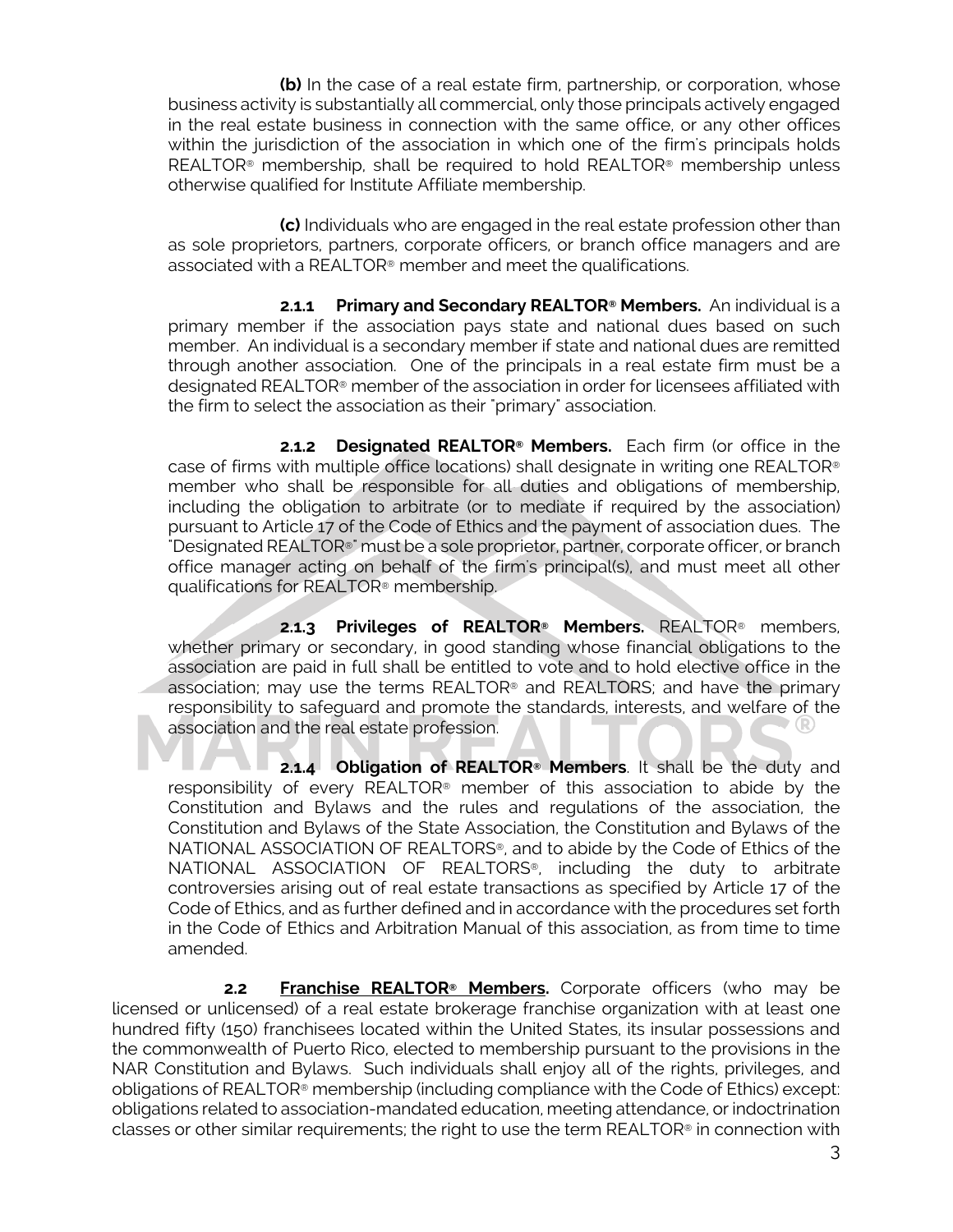their franchise organization's name; and the right to hold elective office in the local association, state association, and National Association.

**2.3 Institute Affiliate Members.** Institute Affiliate members shall be individuals who hold a professional designation awarded by an Institute, Society, or Council affiliated with the NATIONAL ASSOCIATION OF REALTORS that addresses a specialty area other than residential brokerage or individuals who otherwise hold a class of membership in such Institute, Society, or Council that confers the right to hold office. Any such individual, if otherwise eligible, may elect to hold REALTOR® or REALTOR-ASSOCIATE® membership, subject to payment of applicable dues for such membership.

**2.4 Affiliate Members**. Affiliate members shall be real estate owners, and other individuals or firms engaged in activities related to the real estate profession, **who do not qualify** for REALTOR® membership **and** (a) have interests requiring information concerning real estate and sympathy with the objectives of M.A.R; or (b) who are licensed by the State of California Department of Real Estate as salespersons or brokers and who are *not* "engaged actively in the real estate profession." "Engaged actively in the real estate profession" means buying, selling, exchanging, renting or leasing, managing, appraising for others for compensation, counseling, building, developing or subdividing real estate, and who maintain or are associated with an established real estate office in the state of California or a state contiguous thereto; or (c) any person or entity who is, as of the date of approval of these Bylaws amendments, an Affiliate Member.

**2.5 Public Service Members.** Public Service members shall be those members who maintain an interest in the real estate profession as employees or affiliates of educational, public utility, governmental or other similar organizations and are not engaged in the real estate profession on their own account or with an established real estate business.

**2.6 Honorary Members.** Honorary members shall be those persons recognized by the Board of Directors as persons who have performed notable service for the real estate profession, for M.A.R., or for the public though not engaged in the real estate profession.

**2.7 Student Members.** Student members shall be students enrolled in an undergraduate or graduate degree program at an institution of higher education with a specialization or major in real estate, or who are seeking to obtain a real estate license or appraiser's license but who are not eligible for REALTOR® membership.

# **Section 3. Membership Application.**

**3.1** Each applicant for membership shall submit an application in such manner and form as may be prescribed by the Board of Directors and give his or her consent that the Board of Directors, through the M.A.R. Membership staff or otherwise, may obtain information about the applicant from any member, other persons or Associations and that any information furnished to the Board of Directors by any member, person or Association shall not form the basis of any action for slander, libel or defamation of character. The Board of Directors, through its Membership staff or otherwise, may consider the following in determining an applicant's qualifications for membership: (1) all final findings of N.A.R. Code of Ethics violations and violations of other membership duties in any other Association within the past three (3) years; (2) pending ethics complaints or hearings; (3) unsatisfied discipline pending; (4) pending arbitration requests or hearings; (5) unpaid arbitration awards or unpaid financial obligations to any other Association.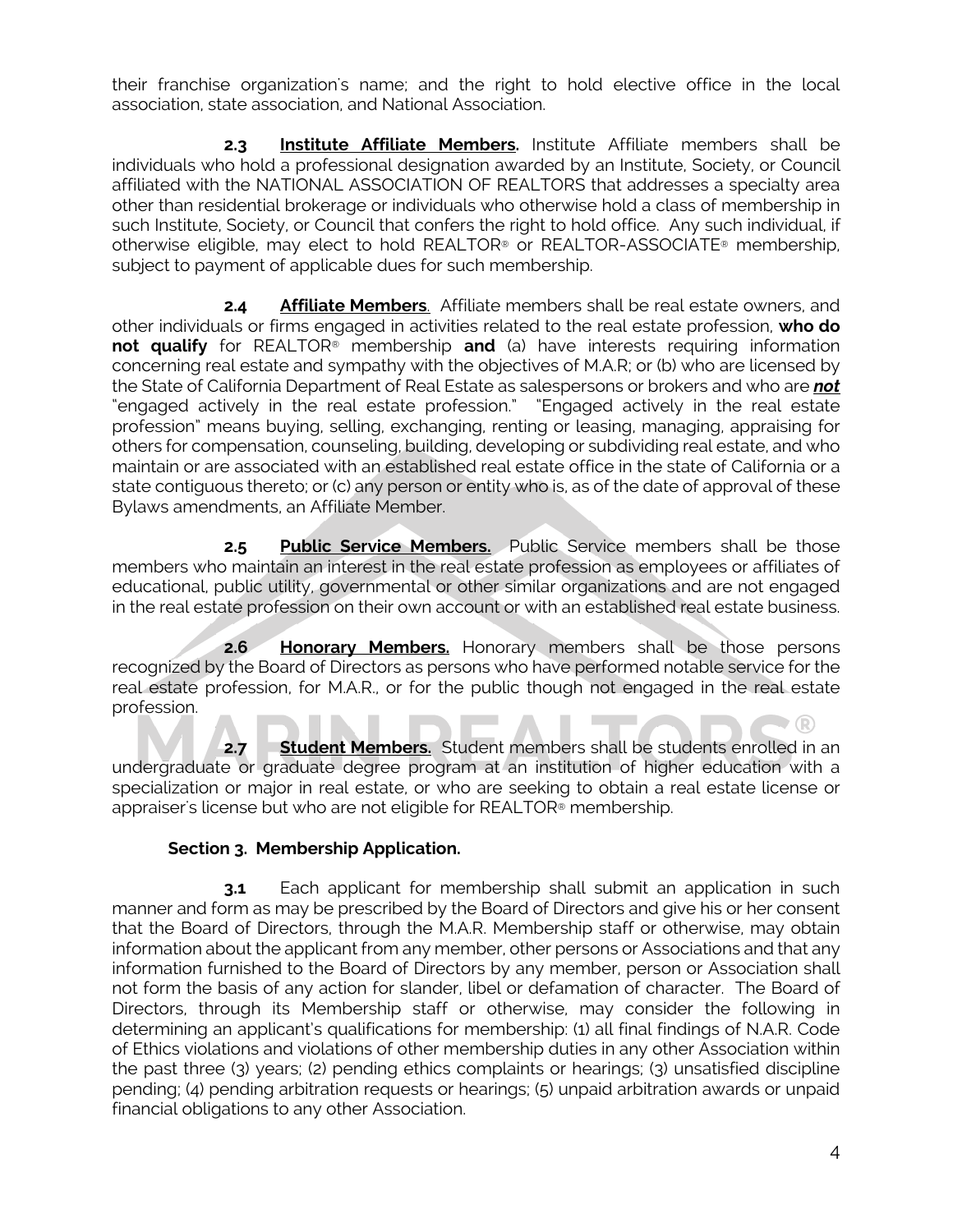**3.2** Applicants for membership shall be familiar with and agree to abide by the Bylaws and Rules and Regulations of M.A.R., the Bylaws of C.A.R. and the N.A.R. Constitution, Bylaws and Code of Ethics, to the extent they are applicable, and pass such reasonable and nondiscriminatory written examination thereon as may be required by the Membership staff Applicants must also attend an orientation program as may be required by the Board of Directors, or designee. An individual will be given the opportunity to complete any mandated orientation program remotely. An Applicant will be eligible only for the status of provisional membership (should the Board of Directors allow such status) until any mandatory orientation is timely satisfied and/or until Board of Directors' approval of the application.

**3.3** Applicants for REALTOR<sup>®</sup> membership shall certify: that they have no record of official sanctions rendered by the courts or other lawful authorities for (i) violations of civil rights laws or real estate license laws within the past three years or (ii) criminal convictions if (1) the crime was punishable by death or imprisonment in excess of one year under the law under which the applicant was convicted and (2) no more than ten years have elapsed since the date of the conviction or the release of the applicant from the confinement imposed for that conviction, whichever is the later date.(3) that they have not been suspended or terminated from an Association the past three years for violations of the N.A.R. Code of Ethics.

**3.4** Applicants who are sole proprietors, general partners, corporate officers, or branch office managers (Article V, Section 2) of a real estate firm must disclose: (1) whether they or their firms are subject to any pending bankruptcy proceedings; and (2) whether they or their firms have been adjudged bankrupt within the past three (3) years. If the applicant is party to pending bankruptcy or insolvency proceedings or has been adjudged bankrupt within the past three (3) years, the applicant may be required to pay cash in advance for M.A.R. dues, fees, fines, or other assessments of M.A.R. or any of its affiliated organizations (including C.A.R., N.A.R. and any of their divisions or subsidiaries), and any other financial obligations to M.A.R. (sometimes referred to herein, collectively, as "**fees**" or "**dues**" or "**financial obligations**") for up to one year from the date that membership is approved or from the date that the applicant is discharged from bankruptcy, whichever is later. If the Board of Directors determines that such prepayments will not protect the interests of the A.O.R. or its members, such applications may be rejected.

**Section 4. Prior Membership Records.** M.A.R. may consider information received from other Associations and/or through C.A.R.'s Ethics Check database or otherwise in determining whether an applicant satisfies M.A.R.'s membership requirements. M.A.R. may request from any Association where the applicant held prior membership, minimum "core" information including:

**4.1** All final findings of Code of Ethics violations and violations of other membership duties within the past three (3) years;

**4.2** Pending complaints alleging violations of the Code of Ethics or alleging violations of other membership duties;

- **4.3** Incomplete or (pending) disciplinary measures;
- **4.4** Pending arbitration requests (or hearings);
- **4.5** Unpaid arbitration awards or unpaid financial obligations to the Association; and

**4.6** Any misuse of the term REALTOR® or REALTORS® in the name of the applicant's firm.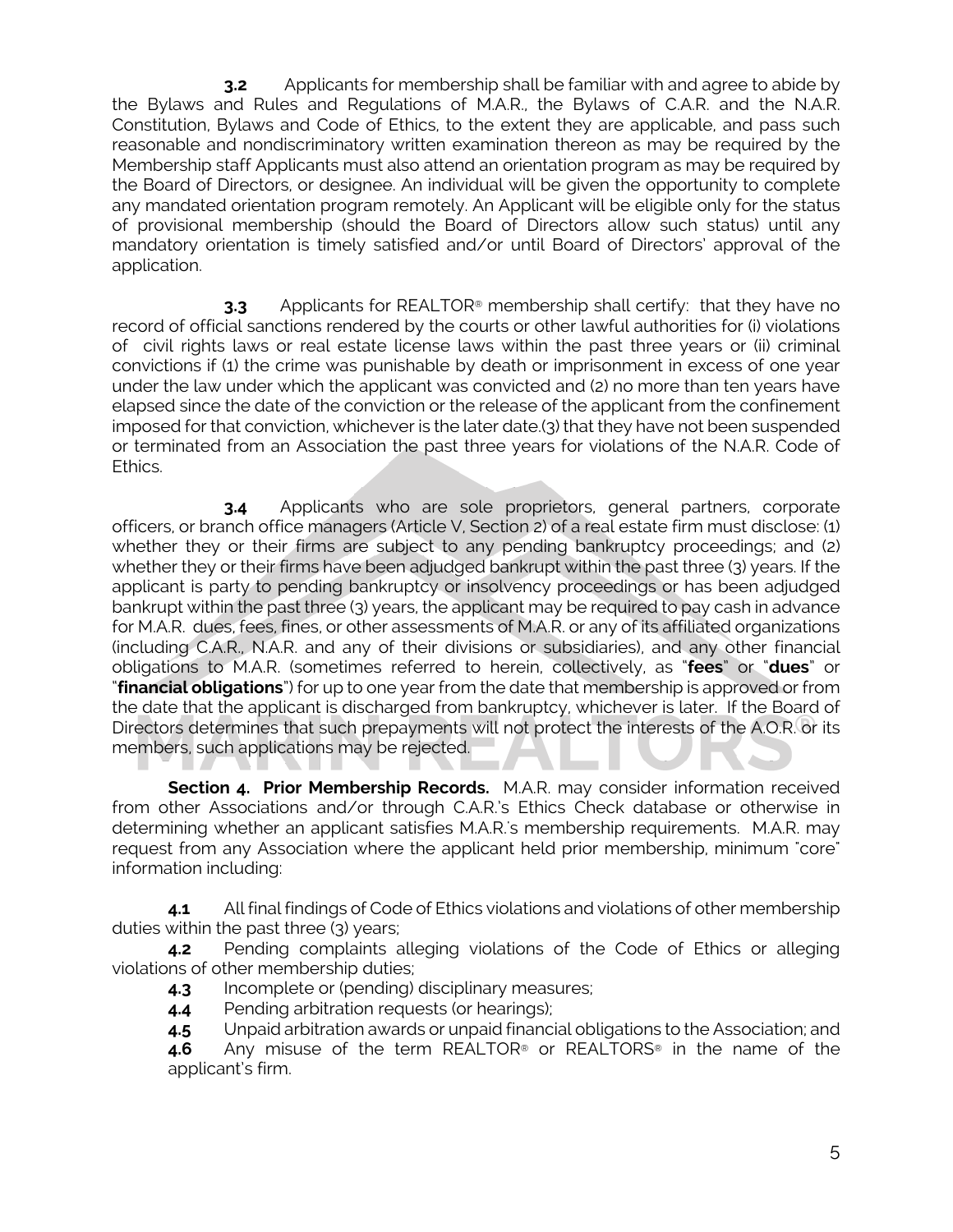In determining whether an applicant for membership meets M.A.R.'s membership requirements, M.A.R. will also consider all final findings of Code of Ethics violations and violations of other membership duties in this A.O.R. within the past three (3) years.

NOTE: Article IV, Section 2, of the N.A.R. Bylaws prohibits a Member A.O.R. from knowingly granting REALTOR® membership to any applicant who has an unfulfilled sanction pending which was imposed by another Association for violation of the Code of Ethics, whether learned through C.A.R. Ethics Check or otherwise.

**Section 5. Application Review and Acceptance.** The procedure for acceptance to REALTOR® membership shall be as follows:

**5.1** The Membership Committee shall determine whether the applicant is applying for the appropriate class of membership. If the A.O.R. does not have a standing Membership Committee, the AOR's Executive Officer/staff may act in this capacity. The Membership Committee or A.O.R. staff may request "core" information as defined in Article V, Section 4, from any Association of which the applicant was previously a member. The Membership Committee or A.O.R. staff shall thereafter make a written report of its findings to the Board of Directors. The Membership Committee or A.O.R. staff shall consider the information permitted under Sections 3 and 4 of this Article in its review of an applicant and conduct all proceedings with strict attention to the principles of due process and compliance with the Bylaws.

**5.2** If the recommendation is to reject the application, the reasons shall be specifically stated. The applicant shall also be notified of his or her right to appear before the Board of Directors.

**5.3** The Board of Directors shall review the qualifications of the applicant and the recommendations of the Membership Committee or A.O.R. staff and then vote on the applicant's eligibility for membership. If the applicant appears, he or she may be represented by counsel, call witnesses on his or her behalf and make such statements as he or she deems relevant. The Board of Directors may also have counsel present. If the applicant receives a majority vote of the Board of Directors, he or she shall be declared accepted as a member. An application for Institute Affiliate Membership shall be acted upon by the Board of Directors within forty-five (45) days from the date of application for membership.

**5.4** If the Board of Directors determines that the application should be rejected, it shall record its reasons. If the Board of Directors believes that denial of membership to the applicant may become the basis of litigation and a claim of damage by the applicant, it may specify that denial shall become effective upon entry in a suit by M.A.R. for a declaratory judgment by a court of competent jurisdiction of a final judgment declaring that the rejection violates no rights of the applicant.

**5.5** The Board of Directors, through its Membership Committee or otherwise, may grant "provisional" membership to an applicant in instances where the applicant for membership has not yet satisfied any mandatory orientation and/or has unsatisfied discipline pending in another Association, provided all other qualifications for membership have been satisfied. Provisional members shall be considered REALTORS® and shall be subject to all of the same privileges and obligations of REALTOR® membership. The Board of Directors may reconsider the membership status of provisional members when all mandatory orientation is completed and/or when all unsatisfied discipline has been resolved or if such matters of unresolved discipline are not fully resolved within six (6) months from the date that provisional membership is approved. At the time of reconsideration, if the Board of Directors determines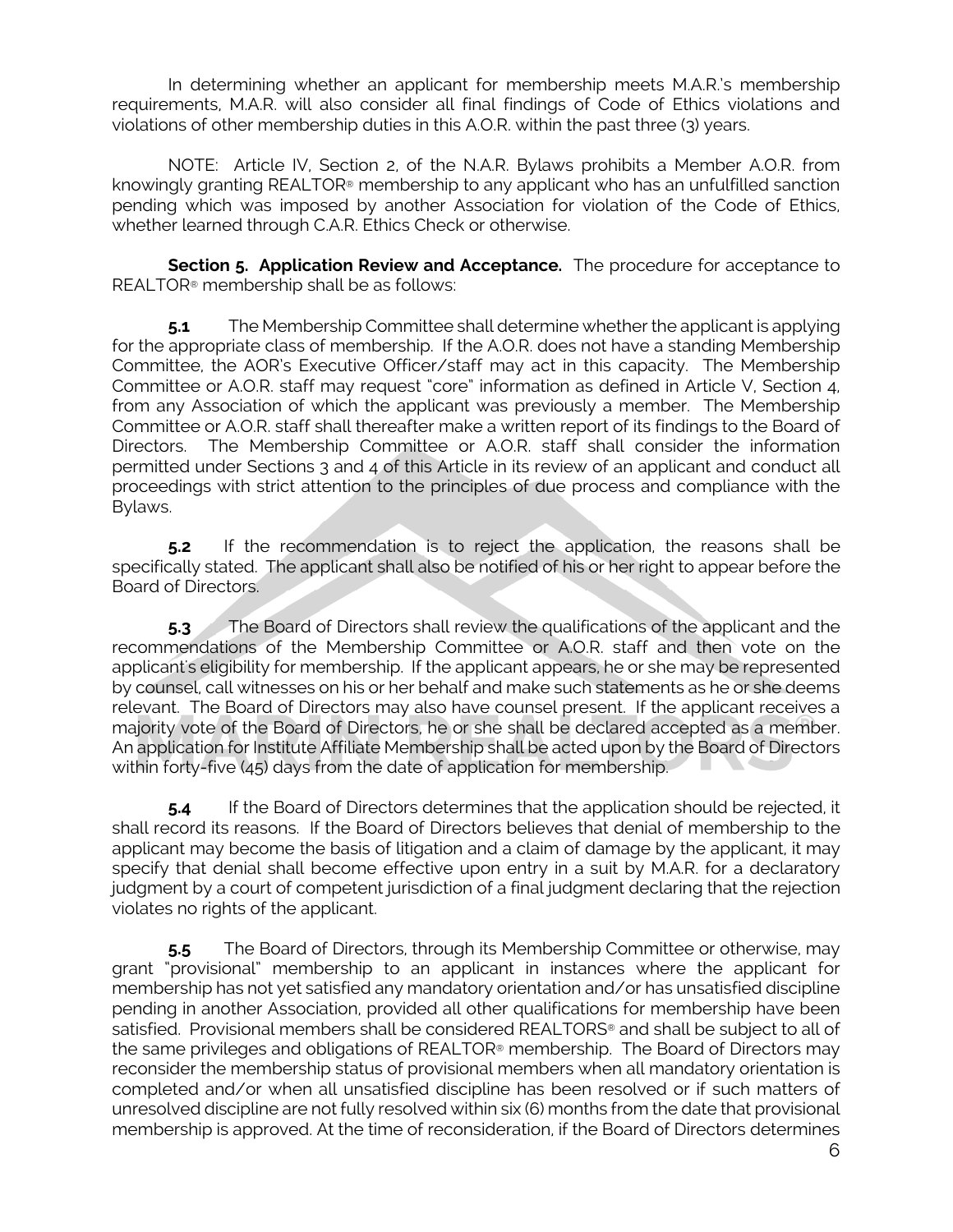that the individual has not done his or her part to satisfactorily the unsatisfied discipline, at the discretion of the Board of Directors, membership may be terminated.

#### **Section 6. Code of Ethics: Professional Standards and Training**

**6.1 New Member Code of Ethics Orientation.** Applicants for REALTOR® membership and provisional REALTOR® members (where applicable) shall complete an orientation program on the Code of Ethics of not less than two (2) hours and thirty (30) minutes of instructional time. This requirement does not apply to applicants for REALTOR® membership or provisional members who have completed comparable orientation in another association, provided that REALTOR® membership has been continuous, or that any break in membership is for one (1) year or less.

Failure to satisfy this requirement within sixty (60) days of the date of application (or, alternatively, the date that provisional membership was granted), will result in denial of the membership application or termination of provisional membership.

**6.2 Continuing REALTOR® Code of Ethics Training.** Effective January 1, 2019, through December 31, 2021 and for successive three year periods thereafter, each REALTOR® member of the association (with the exception of REALTOR® members granted REALTOR® Emeritus status by the National Association) shall be required to complete ethics training of not less than two (2) hours and thirty (30) minutes of instructional time. This requirement will be satisfied upon presentation of documentation that the member has completed a course of instruction conducted by this or another REALTOR® association, the State Association of REALTORS® or the NATIONAL ASSOCIATION OF REALTORS®, which meets the learning objectives and minimum criteria established by the NATIONAL ASSOCIATION OF REALTORS® from time to time. REALTOR® members who have completed training as a requirement of membership in another association and REALTOR® members who have completed the New Member Code of Ethics Orientation during any three year cycle shall not be required to complete additional ethics training until a new three year cycle commences.

Failure to satisfy the required periodic ethics training shall be considered a violation of a membership duty. Failure to meet the requirement in any three year cycle will result in suspension of membership for the first two months (January and February) of the year following the end of any three year cycle or until the requirement is met, whichever occurs sooner. On March 1 of that year, the membership **of a member who is still suspended as of that date will be automatically terminated.**

**6.3 Discipline of REALTOR® Members**. Any REALTOR® member of the association may be disciplined by the Board of Directors for violations of the Code of Ethics or other duties of membership, after a hearing as described in the Code of Ethics and Arbitration Manual of the association, provided that the discipline imposed is consistent with the discipline authorized by the Professional Standards Committee of the NATIONAL ASSOCIATION OF REALTORS® as set forth in the Code of Ethics and Arbitration Manual of the National Association.

**6.4 Enforcement of the Code.** The responsibility of the association and of association members relating to the enforcement of the Code of Ethics, the disciplining of members, and the arbitration of disputes, and the organization and procedures incident thereto, shall be governed by the Code of Ethics and Arbitration Manual of the NATIONAL ASSOCIATION OF REALTORS®, as amended from time to time, which is by this reference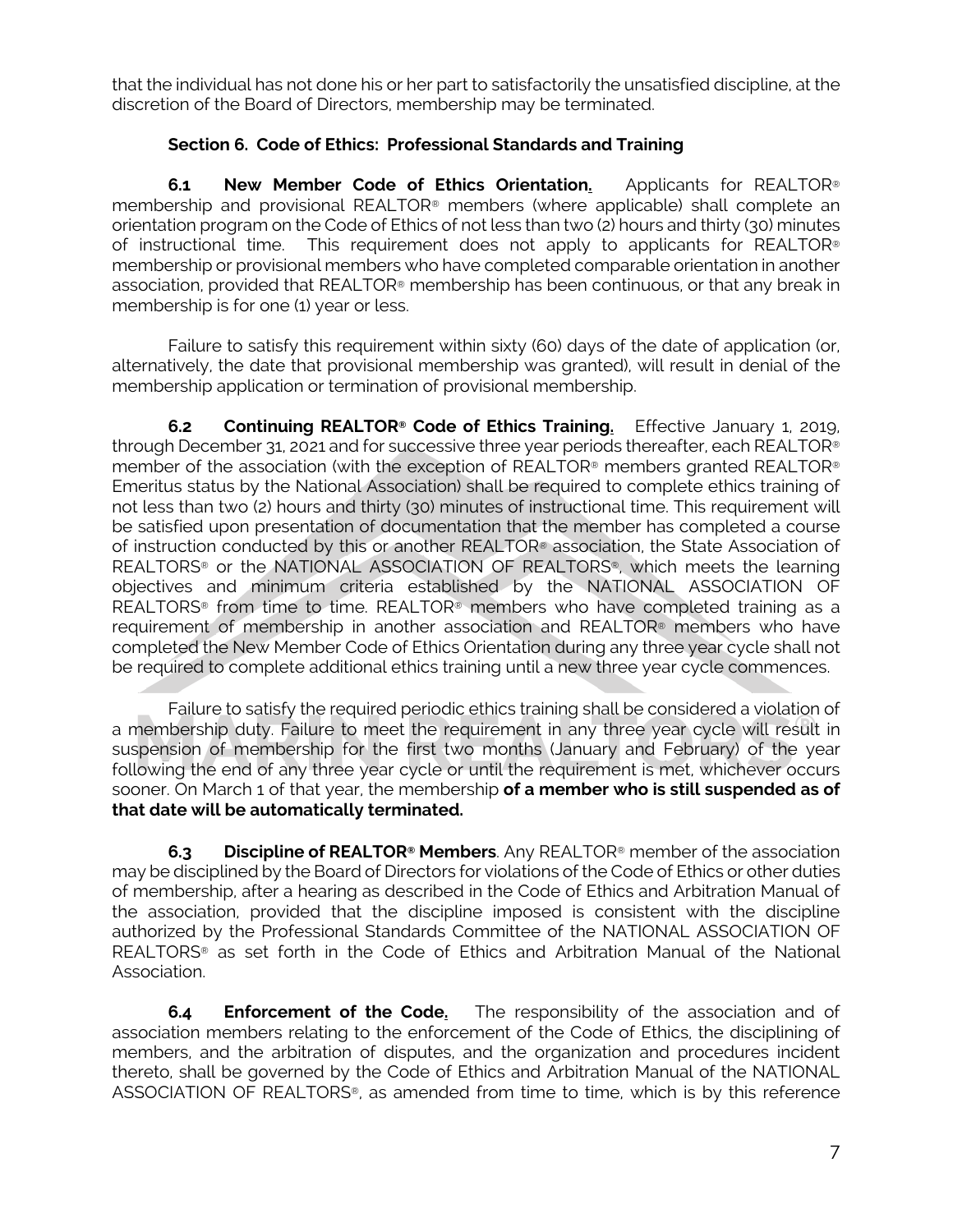incorporated into these Bylaws, provided, however, that any provision deemed inconsistent with state law shall be deleted or amended to comply with state law.

**6.5 REALTOR® Trademark**. Inclusion and retention of the Registered Collective Membership Mark REALTORS® in the name of the association shall be governed by the Constitution and Bylaws of the NATIONAL ASSOCIATION OF REALTORS® as from time to time amended.

Use of the terms REALTOR® and REALTORS® by members shall, at all times, be subject to the provisions of the Constitution and Bylaws of the NATIONAL ASSOCIATION OF REALTORS® and to the Rules and Regulations prescribed by its Board of Directors. The association shall have the authority to control, jointly and in full cooperation with the NATIONAL ASSOCIATION OF REALTORS®, use of the terms within its jurisdiction. Any misuse of the terms by members is a violation of a membership duty and may subject members to disciplinary action by the Board of Directors after a hearing as provided for in the association's Code of Ethics and Arbitration Manual.

REALTOR® members of the association shall have the privilege of using the terms REALTOR® and REALTORS® in connection with their places of business within the state or a state contiguous thereto so long as they remain REALTOR® members in good standing. No other class of members shall have this privilege.

A REALTOR® principal member may use the terms REALTOR® and REALTORS®, only if all the principals of such firm, partnership, or corporation who are actively engaged in the real estate profession within the state or a state contiguous thereto are REALTOR® members or Institute Affiliate members.

In the case of a REALTOR® principal member whose business activity is substantially all commercial, the right to use the term REALTOR® or REALTORS® shall be limited to office locations in which a principal holds REALTOR® membership. If a firm, partnership, or corporation operates additional places of business in which no principal holds REALTOR® membership, the term REALTOR® or REALTORS® may not be used in any reference to those additional places of business.

Institute Affiliate members shall not use the terms REALTOR® or REALTORS®, nor the imprint of the emblem seal of the NATIONAL ASSOCIATION OF REALTORS®.

#### **Section 7. Status Changes**.

**7.1** REALTORS<sup>®</sup> who change the conditions under which they hold membership shall be required to provide written notification to M.A.R. within thirty (30) days. A nonprincipal REALTOR® who becomes a principal in the firm with which he or she has been licensed or, becomes a principal in a new firm which will be comprised of REALTOR® principals, may be required to satisfy any previously unsatisfied membership requirements applicable to principal REALTOR® members. During the period of transition from one status of membership to another, such members shall be subject to all of the privileges and obligations of a principal REALTOR® member. The Board of Directors, at its discretion, may waive any qualification which the member has already fulfilled in accordance with the Bylaws. If the REALTOR® does not satisfy the requirements established in the Bylaws for the category of membership to which they have transferred within thirty (30) days of the date they advised M.A.R. of their change in status, their application for change of status will terminate automatically unless otherwise so directed by the Board of Directors.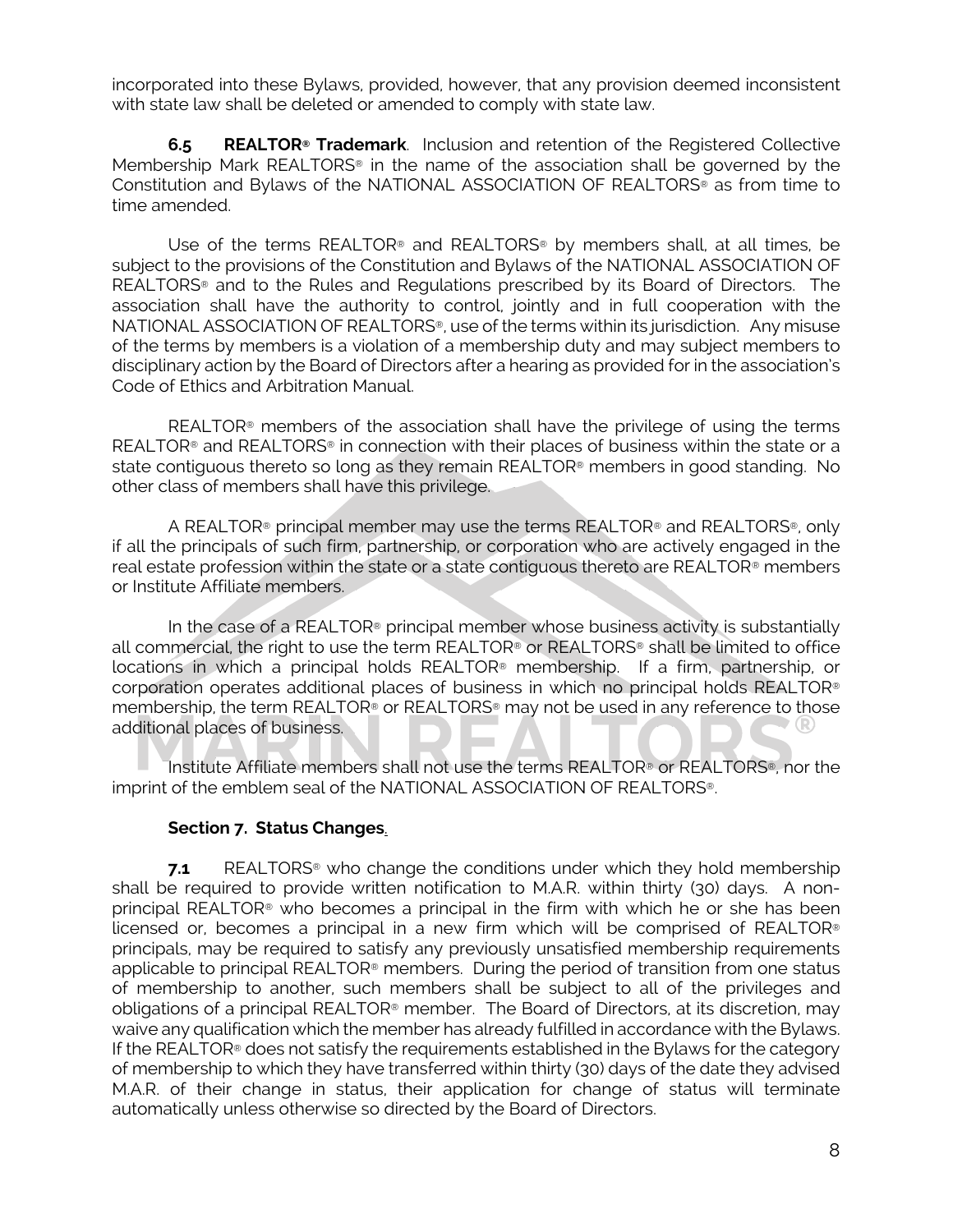**7.2** If the licensed status of any member is terminated, his or her membership in M.A.R. shall be subject to immediate termination. If any member ceases to meet any other ongoing qualification of membership, his or her membership may be terminated by the Board of Directors. Each member shall have the affirmative duty to notify M.A.R. of any changes in their licensee status.

**7.3** Any application fee related to a change in membership status shall be reduced by an amount equal to any application fee previously paid by the applicant. Dues shall be prorated from the first day of the month in which the member is notified of acceptance by the Board of Directors of his or her change in status and shall be based on the new membership status for the remainder of the year.

**Section 8. Resignation.** Resignations of members shall become effective when received in writing by the M.A.R. staff, provided, however, that if any member submitting the resignation is indebted to M.A.R. for dues, fees, fines or other assessments of M.A.R. or any of its services, departments, divisions or subsidiaries, M.A.R. may condition the right of the resigning member to reapply for membership upon payment in full of all such monies owed.

# **ARTICLE VI - PRIVILEGES AND DUTIES OF MEMBERSHIP**

**Section 1. Member Compliance with Bylaws, Policies, Rules and Regulations**. It shall be the duty of every member of M.A.R. to abide by the Bylaws, Policies and Rules and Regulations of M.A.R. Any member of M.A.R. may be reprimanded, fined, placed on probation, suspended, or expelled by the Board of Directors for a violation of the Bylaws or the Rules and Regulations of M.A.R. If a hearing is required, it shall be held in accordance with the *California Code of Ethics and Arbitration Manual*.

Although only REALTOR® members are subject to the Code of Ethics and its enforcement by M.A.R., all members are encouraged to abide by the principles established in the Code of Ethics and conduct their business and professional practices accordingly. Further, any non-REALTOR® member may, upon recommendation of a hearing panel of the Professional Standards Committee, be subject to discipline as described above, for any conduct, which in the opinion of the Board of Directors, reflects adversely on the real estate industry or the terms REALTOR® or REALTORS® and for conduct that is inconsistent with or adverse to the objectives and purposes of M.A.R., C.A.R. or N.A.R.

#### **Section 2. Member Discipline**.

**2.1** Any member of M.A.R. may be reprimanded, placed on probation, suspended, or terminated for harassment of an Association or MLS employee, officer or Director after an investigation in accordance with the procedures of M.A.R. Any member of the M.A.R. also may be reprimanded, placed on probation, suspended or expelled for harassment of another member of M.A.R. during a meeting, event or other M.A.R-sanctioned activity after an investigation in accordance with the procedures of M.A.R. As used in this section, harassment means any verbal or physical conduct including threatening or obscene language, unwelcome sexual advances, stalking, actions including strikes, shoves, kicks, or other similar physical contact, or threats to do the same, or any other conduct with the purpose or effect of unreasonably interfering with an individual's work performance by creating a hostile, intimidating or offensive work environment. The decision of the appropriate disciplinary action to be taken shall be made by the investigatory team comprised of the President, President-Elect and one member of the Board of Directors selected by the highest-ranking officer not named in the complaint, upon consultation with counsel for the M.A.R. Disciplinary action may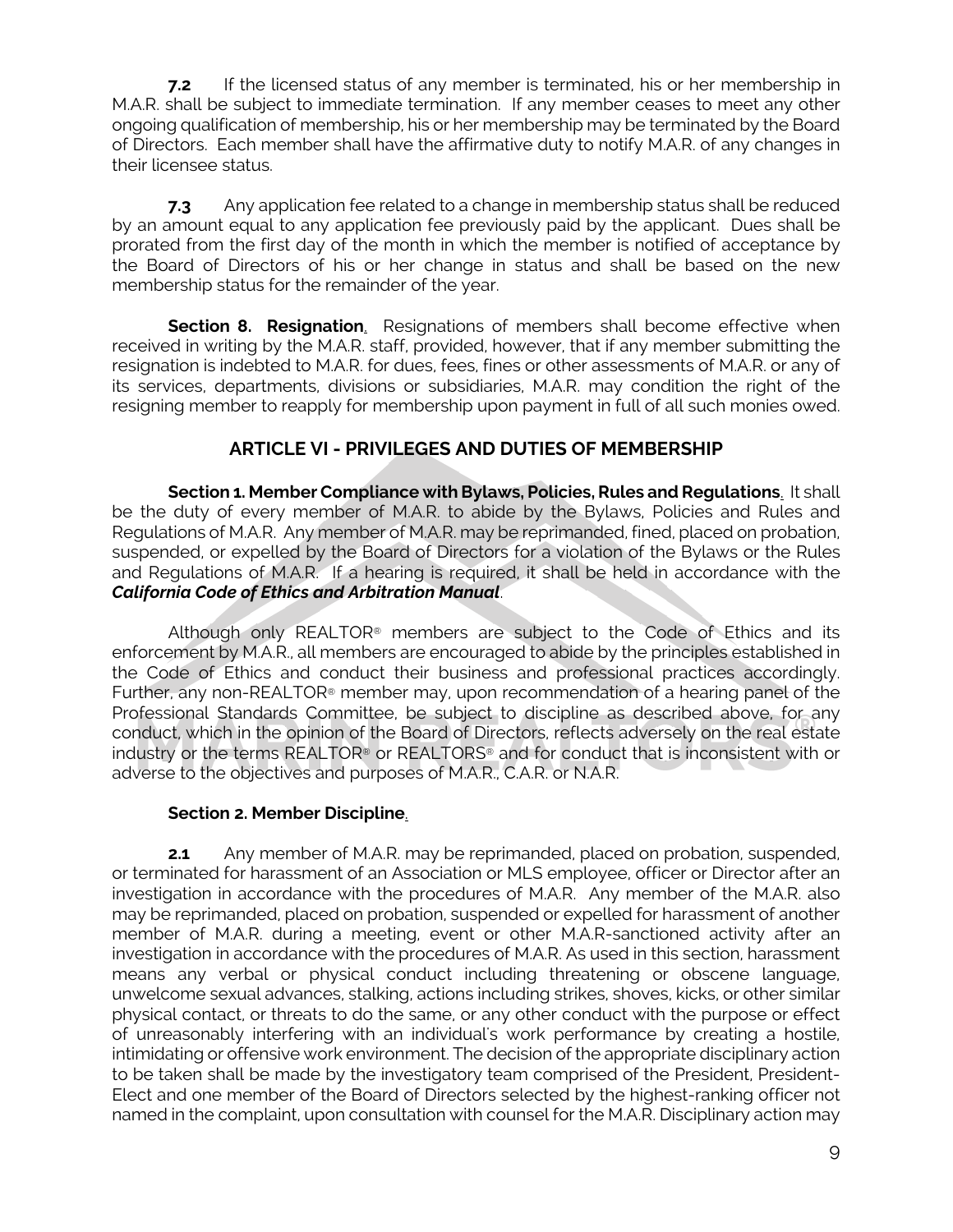include any sanction authorized in the *California Code of Ethics and Arbitration Manual*. If the complaint names the President or President-Elect, they may not participate in the proceedings and shall be replaced by the Immediate Past President or, alternatively, by another member of the Board of Directors selected by the highest-ranking officer not named in the complaint.

**2.2** Any REALTOR<sup>®</sup> member of the A.O.R. may be disciplined by the Board of Directors for violations of the Code of Ethics or other duties of membership after a remote hearing by electronic means as described in the California Code of Ethics and Arbitration Manual, provided that the discipline imposed is consistent with N.A.R. policy as set forth in the *California Code of Ethics and Arbitration Manual*.

**Section 3. Resignation with Pending Arbitration or Disciplinary Hearing.** If a member resigns from M.A.R. or otherwise causes membership to terminate with a disciplinary complaint pending, the complaint shall be processed until the decision of the A.O.R. with respect to disposition of the complaint is final by this A.O.R. (if respondent does not hold membership in any other Association) or by any other Association in which the respondent continues to hold membership. If an ethics respondent resigns or otherwise causes membership in all Associations to terminate before an ethics complaint is filed alleging unethical conduct occurred while the respondent was a REALTOR®, the complaint, once filed, shall be processed until the decision of the Association with respect to disposition of the complaint is final. In any instance where an ethics hearing is held subsequent to an ethic respondent's resignation or membership termination, any discipline ratified by the Board of Directors shall be reported to Ethics Check and held in abeyance until such time as the respondent rejoins an Association of REALTORS®.

If a member resigns or otherwise causes membership to terminate, the duty to submit to arbitration continues in effect even after membership lapses or is terminated provided that the dispute arose while the former member was a member.

**Section 4. Voting Rights and Eligibility for Elective Office**. Only REALTOR® members, whether primary or secondary, in good standing whose financial obligations to M.A.R. are paid in full, shall be entitled to vote and to hold elective office in M.A.R. Proxy voting is not allowed.

**Section 5. Privileges and Duties of REALTOR® Members**.

**5.1** It shall be the duty and responsibility of every REALTOR<sup>®</sup> member of M.A.R. to abide by the Constitution and Bylaws of C.A.R., the Constitution and Bylaws of N.A.R. and to abide by the Code of Ethics as set forth in Article VI, Section 1of these Bylaws.

**5.2** REALTOR® members have the primary responsibility to safeguard and promote the standards, interests and welfare of M.A.R. and the real estate profession.

**5.3** REALTOR<sup>®</sup> members may use the terms REALTOR® and REALTORS® subject to the provisions of Article VIII.

**5.4** If a REALTOR® member who is a sole proprietor, principal in a firm, partner in a partnership, officer of a corporation, or branch office manager is suspended or expelled, his or her firm, partnership or corporation shall not use the terms REALTOR® or REALTORS® in connection with its business during the period of suspension or expulsion and the membership of all other principals, partners or corporate officers shall suspend or terminate during the period of suspension or expulsion, unless: (1) the disciplined member severs his or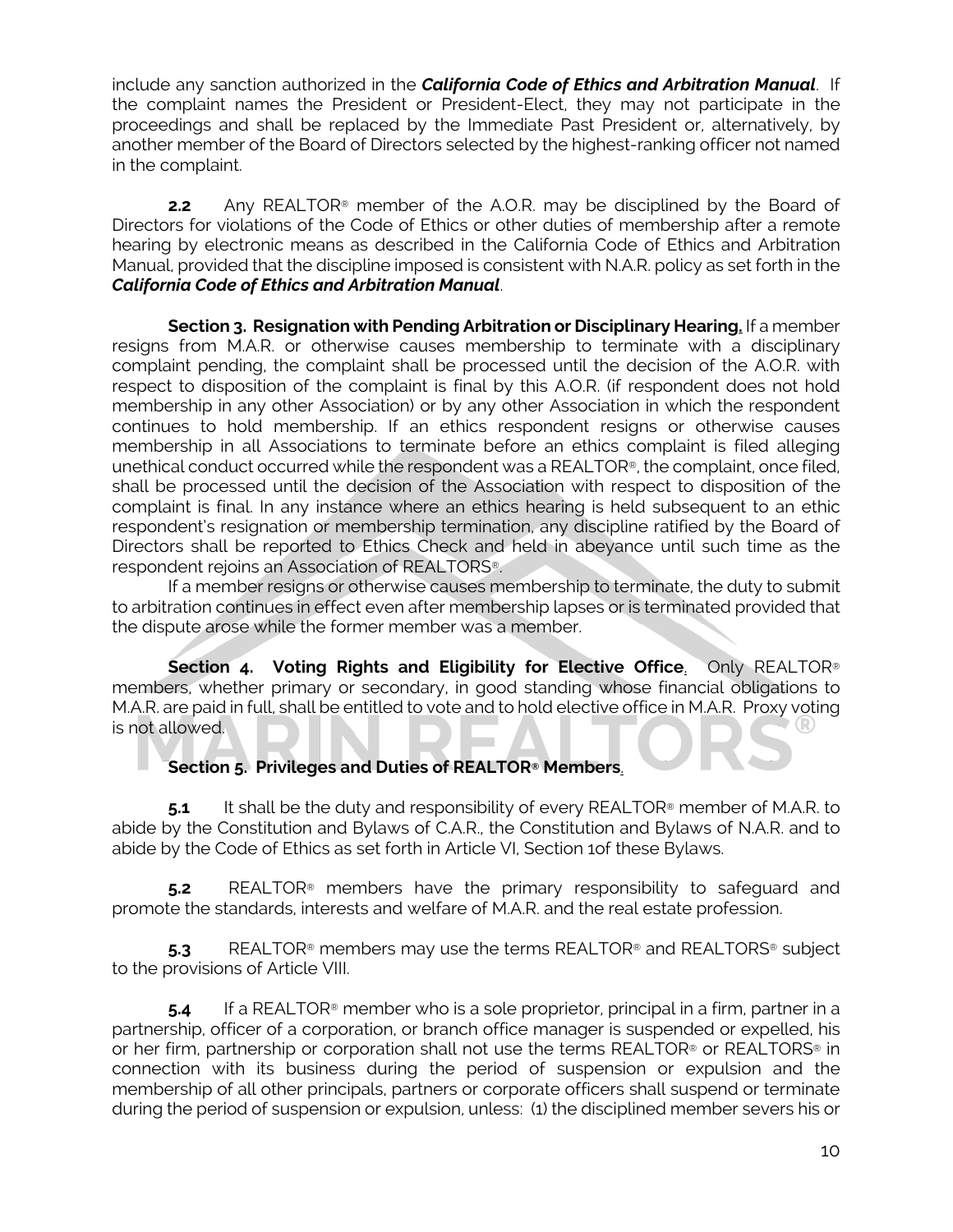her connection with the firm, partnership or corporation; or (2) the disciplined member relinquishes management control of the firm.

The membership of REALTORS® who are employed or affiliated as independent contractors **with** the disciplined member shall suspend or terminate during the period of suspension or expulsion unless: (1) the disciplined member severs his or her connection with the firm, partnership or corporation; (2) the disciplined member relinquishes management control of the firm; or (3) the non-principal REALTOR® member elects to sever his or her connection with the disciplined member and affiliates with another REALTOR® member in good standing in M.A.R.. If a REALTOR® member other than a sole proprietor in a firm, partner in a partnership, officer of a corporation or branch office manager is suspended or expelled, the use of the terms REALTOR® or REALTORS® by the firm, partnership or corporation shall not be affected.

Removal of an individual from any form or degree of management control must be communicated in writing to M.A.R. by the disciplined member and by the individual who is assuming management control.

The foregoing is not intended to preclude a suspended or expelled member from functioning as an employee or independent contractor, provided no management control is exercised.

**5.5** In any action taken against a principal REALTOR® member for suspension or expulsion, notice of such action shall be given to all REALTORS® employed by or affiliated as independent contractors with such REALTOR® member and they shall be advised that the provisions in this Article VI, Section 5 shall apply.

**Section 6. Privileges and Duties of Institute Affiliate Members**. Institute Affiliate members shall have the rights and privileges and be subject to the obligations prescribed by the Board of Directors consistent with the N.A.R. Constitution and Bylaws.

NOTE: Local associations establish the rights and privileges to be conferred on Institute Affiliate Members except that no Institute Affiliate Member may be granted the right to use the term REALTOR®, or the REALTOR® logo; to serve as President of the local association; to serve on the Board of Directors; or to be a Participant in the local J (R) association's Multiple Listing Service.

**Section 7. Privileges and Duties of Affiliate Members**. Affiliate members shall have the rights and privileges and be subject to the obligations prescribed by the Board of Directors.

**Section 8. Privileges and Duties of Public Service Members**. Public Service members shall have the rights and privileges and be subject to the obligations prescribed by the Board of Directors.

**Section 9. Privileges and Duties of Honorary Members**. Honorary membership shall confer only the right to attend meetings and participate in discussions. Such honorary membership status is granted to an Honorary Member by the M.A.R. Board of Directors for exemplary service, "Honorary membership" status does not extend to a person to whom only N.A.R. or C.A.R. has bestowed a similar honorary or emeritus title.

**Section 10. Privileges and Duties of Student Members**. Student members shall have the rights and privileges and be subject to the obligations prescribed by the Board of Directors.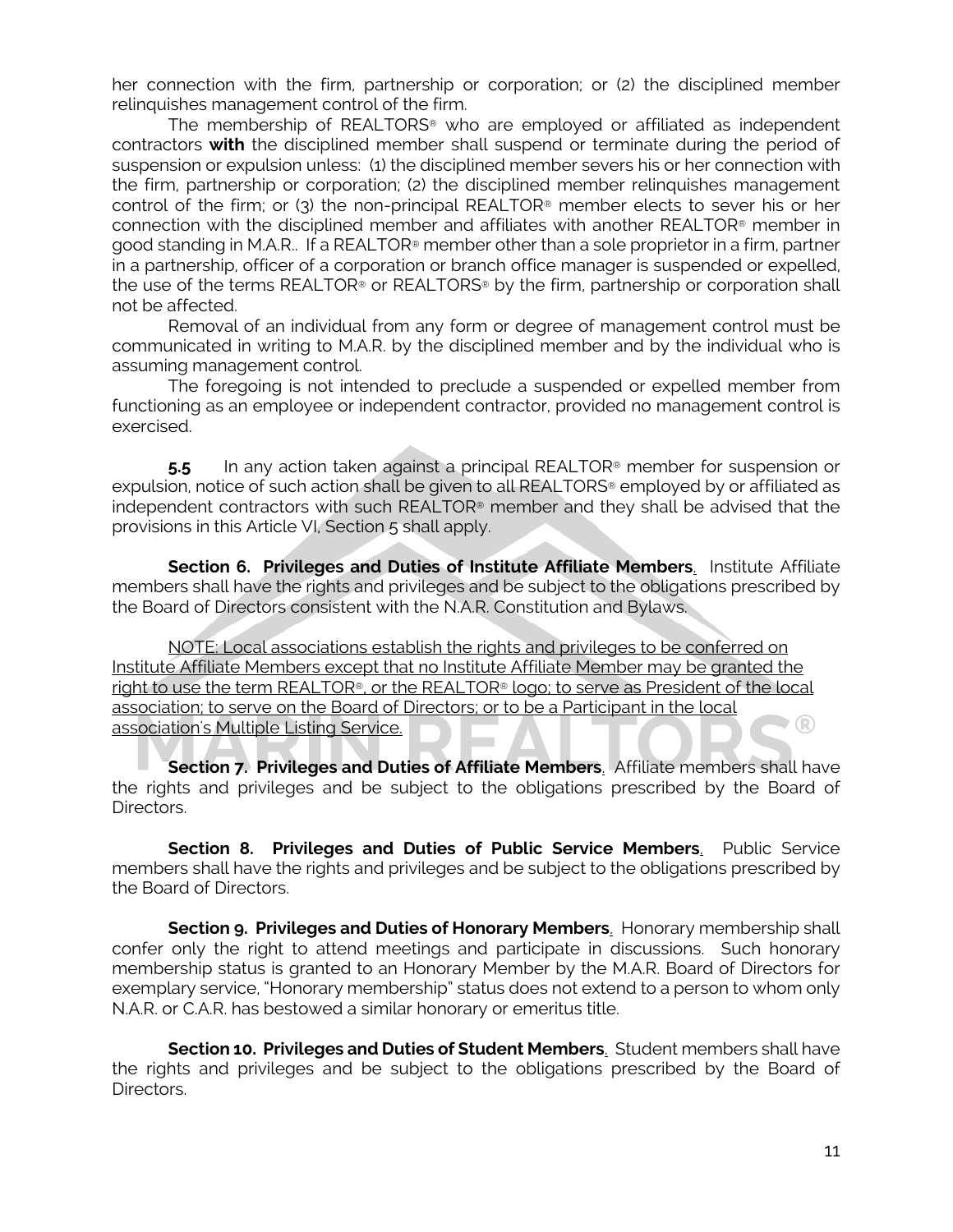**Section 11. Certification by "Designated" REALTOR®.** Designated REALTORS® shall certify to M.A.R. during the first month of each fiscal year, on a form provided by M.A.R., a complete listing of all individuals licensed or certified under California law, with the REALTOR® firm(s), and shall designate the primary association, if any, for each individual. These declarations shall be used for purposes of calculating dues and assessments under Article IX, Section 2 of the Bylaws. Designated REALTOR® members shall also notify M.A.R. of any additional individual(s) licensed or certified with the firm(s) and of any individual whose affiliation with the firm was severed within thirty days of the date of affiliation or severance of the individual(s).

#### **ARTICLE VII - PROFESSIONAL STANDARDS AND ARBITRATION**

**Section 1. Professional Standards and Arbitration.** The responsibility of M.A.R. and its members relating to the enforcement of the Code of Ethics, the disciplining of members, the arbitration of disputes, and the organization and procedures incident thereto shall be governed by the *California Code of Ethics and Arbitration Manual*, as published and from time to time amended by C.A.R., which by this reference is made a part of these Bylaws.

**Section 2. Member Compliance with N.A.R. and C.A.R. Constitution, Bylaws,**  Policies, Rules, Regulations, and Code of Ethics. It shall be the duty and responsibility of every REALTOR® member of M.A.R. to abide by the Constitution and Bylaws and the Rules and Regulations of M.A.R., the Constitution and Bylaws of C.A.R., the Constitution and Bylaws of N.A.R., and the Code of Ethics, including the duty to arbitrate controversies arising out of real estate transactions as specified by Article 17 of the N.A.R. Code of Ethics and as further defined and in accordance with the procedures set forth in the *California Code of Ethics and Arbitration Manual* as from time to time amended by C.A.R. By becoming and remaining a member, every REALTOR® member agrees that he or she and the corporation or firm for which he or she acts as a partner, officer, principal, or branch office manager, will submit to arbitration through M.A.R. all disputes with any other member or member of the public subject to the conditions set forth in the *California Code of Ethics and Arbitration Manual*.

# **ARTICLE VIII - USE OF THE TERMS REALTOR® AND REALTORS®**

**Section 1. Use and Control of REALTOR® Membership Marks.** Use of the terms REALTOR® and REALTORS® by members shall, at all times, be subject to the provisions of the Constitution and Bylaws of N.A.R. and to the Rules and Regulations prescribed by its Board of Directors. M.A.R. shall have the authority to control, jointly and in full cooperation with N.A.R., use of the terms within its jurisdiction. Any misuse of the terms by members is a violation of a membership duty and may subject members to disciplinary action by the Board of Directors after a hearing as provided for in the C.A.R. Code of Ethics and Arbitration Manual.

**Section 2. Jurisdictional Limits on Use of REALTOR® Membership Marks**. REALTOR® members of M.A.R. shall have the privilege of using the terms REALTOR® and REALTORS® in connection with their places of business within California, or a state contiguous thereto, so long as they remain REALTOR® members in good standing. No other class of members shall have this privilege.

**Section 3. Use of REALTOR® Membership Marks Dependent on Status of Firm Principals**. A REALTOR® member who is a principal of a real estate firm, partnership or corporation may use the terms REALTOR® and REALTORS® only if all the principals of such

œ)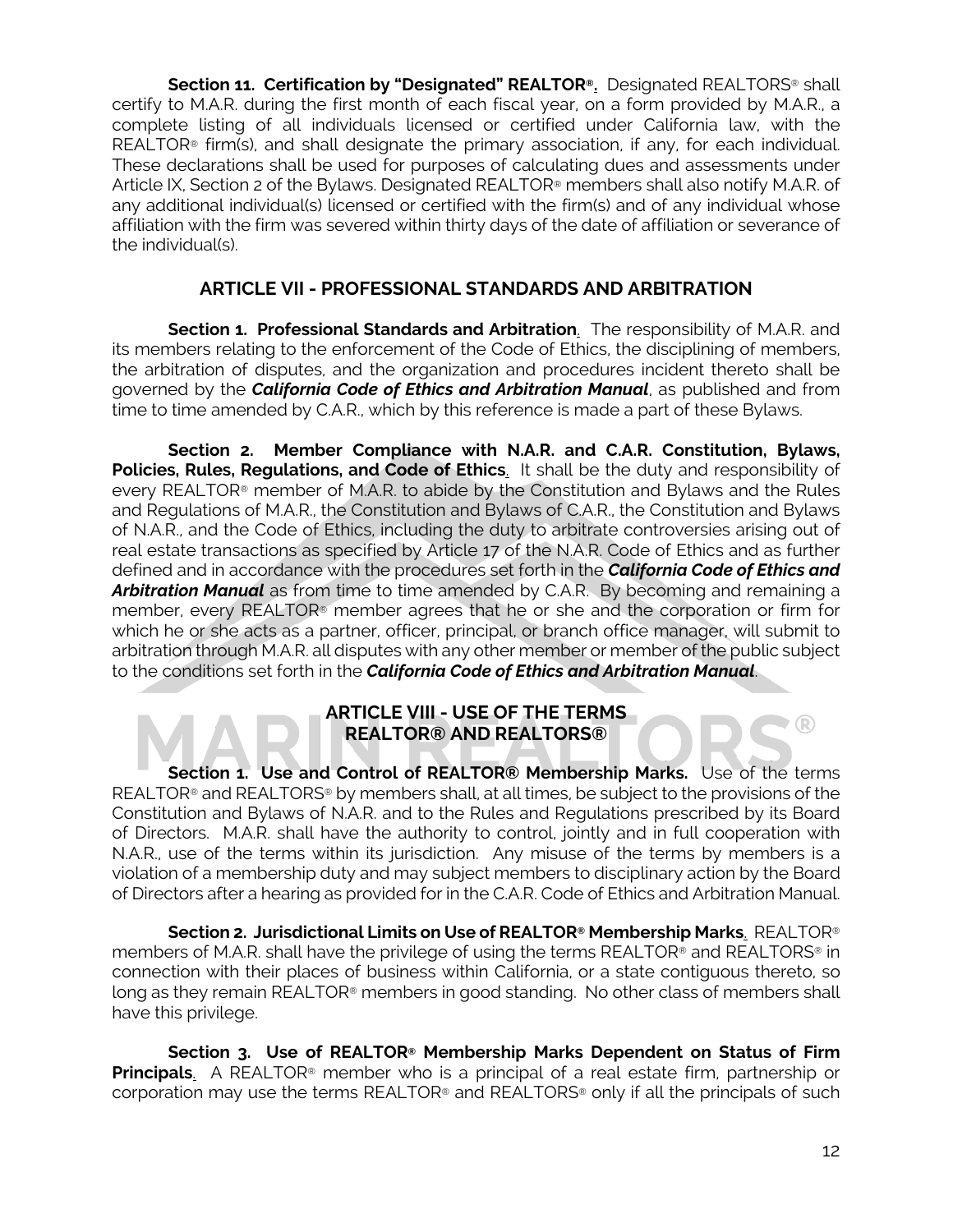firm, partnership, or corporation who are actively engaged in the real estate profession within California, or a state contiguous thereto, are REALTOR® members.

In the case of a REALTOR® member who is a principal of a real estate firm, partnership or corporation whose business activity is substantially all commercial, the right to use the term REALTOR® or REALTORS® shall be limited to office locations in which a principal, partner, corporate officer or branch office manager of the firm, partnership or corporation holds REALTOR® membership. If a firm, partnership or corporation operates additional places of business in which no principal, partner, corporate officer or branch office manager holds REALTOR<sup>®</sup> membership, the term REALTOR® or REALTORS® may not be used in any reference to those additional places of business.

**Section 4. Institute Affiliate Members Ineligible to Use REALTOR® Membership Mark**s. Institute Affiliate members shall not use the terms REALTOR® or REALTORS® nor the imprint of the emblem seal of N.A.R.

#### **ARTICLE IX - DUES AND ASSESSMENTS**

**Section 1. Application Fee**. The Board of Directors may adopt an application fee for REALTOR® membership in reasonable amount, not exceeding three (3) times the amount of the annual dues for REALTOR® membership, which shall be required to accompany each application for REALTOR® membership and which shall become the property of the association upon final approval of the application.

**Section 2. Designated REALTOR® Member Dues.** The annual dues of each Designated REALTOR® member shall be in such amount as established annually by the Board of Directors, plus an additional amount to be established annually by the Board of Directors times the number of real estate salespersons and licensed or certified appraisers who (1) are employed by or affiliated as independent contractors, or who are otherwise directly or indirectly licensed with such REALTOR® member, and (2) are not REALTOR® members of any association in the state or a state contiguous thereto or Institute Affiliate members of the association. In calculating the dues payable to the association by a designated REALTOR® member, non-member licensees as defined in (1) and (2) of this paragraph shall not be included in the computation of dues if the designated REALTOR® has paid dues based on said non-member licensees in another association in the state or a state contiguous thereto, provided the designated REALTOR® notifies the association in writing of the identity of the association to which dues have been remitted. In the case of a designated REALTOR® member in a firm, partnership, or corporation whose business activity is substantially all commercial, any assessments for non-member licensees shall be limited to licensees affiliated with the designated REALTOR® (as defined in (1) and (2) of this paragraph) in the office where the designated REALTOR® holds membership, and any other offices of the firm located within the jurisdiction of this association.

A REALTOR® member of a Member Board shall be held to be any member who has a place or places of business within the state or a state contiguous thereto and who, as a principal is actively engaged in the real estate profession as defined in Article III, Section 1 of the Constitution of the NATIONAL ASSOCIATION OF REALTORS®. An individual shall be deemed to be licensed with a REALTOR® if the license of the individual is held by the REALTOR®, or by any broker who is licensed with the REALTOR®, or by any entity in which the REALTOR® has a direct or indirect ownership interest and which is engaged in other aspects of the real estate business provided that such licensee is not otherwise included in the computation of dues payable by the principal of the entity.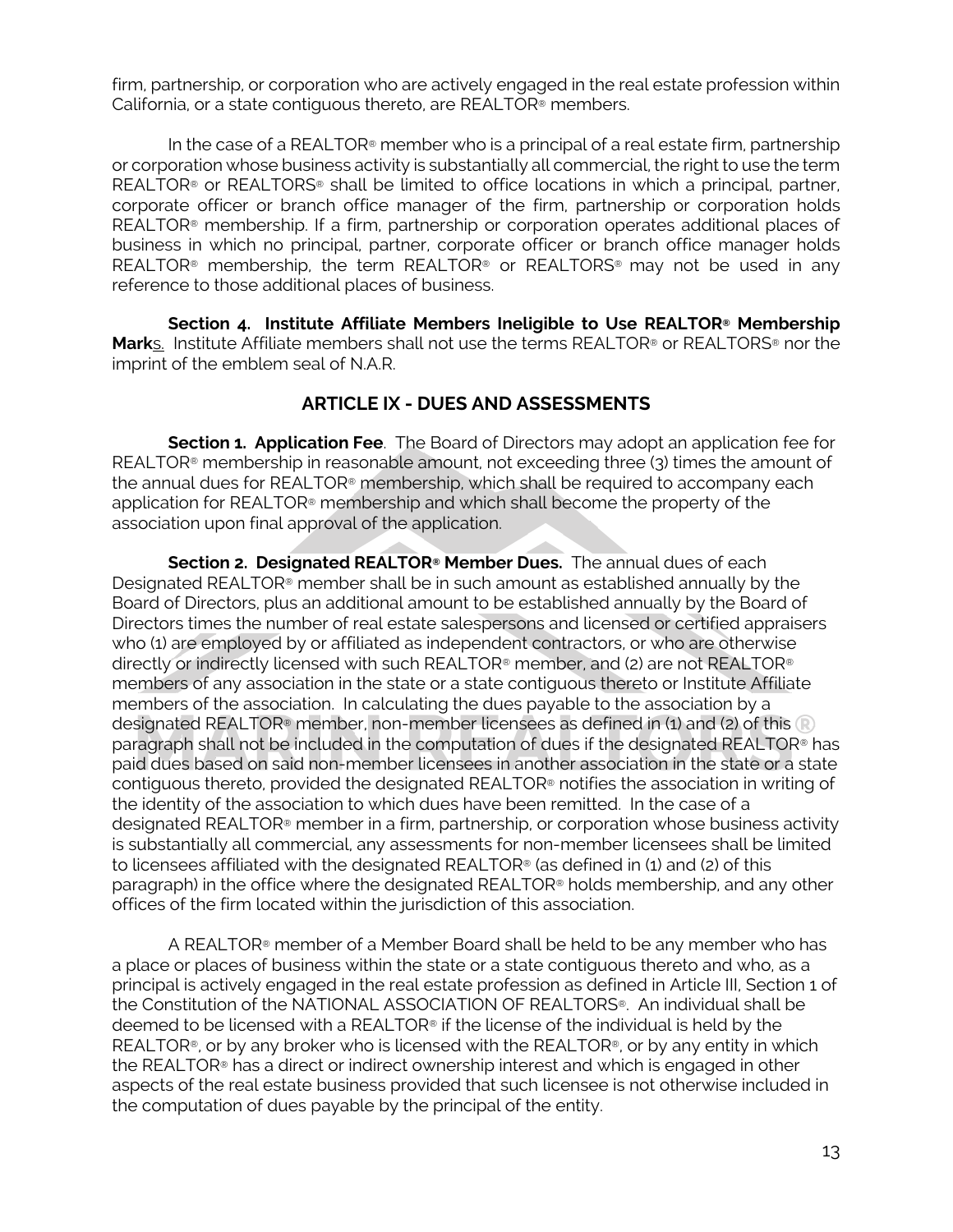A REALTOR® with a direct or indirect ownership interest in an entity engaged exclusively in soliciting and/or referring clients and customers to the REALTOR® for consideration on a substantially exclusive basis shall annually file with the association on a form approved by the association a list of the licensees affiliated with that entity and shall certify that all of the licensees affiliated with the entity are solely engaged in referring clients and customers and are not engaged in listing, selling, leasing, renting, managing, counseling, or appraising real property. The individuals disclosed on such form shall not be deemed to be licensed with the REALTOR® filing the form for purposes of this section and shall not be included in calculating the annual dues of the designated REALTOR®. Designated REALTORS® shall notify the association within three (3) days of any change in status of licensees in a referral firm.

The exemption for any licensee included on the certification form shall automatically be revoked upon the individual being engaged in real estate licensed activities (listing, selling, leasing, renting, managing, counseling, or appraising real property) other than referrals, and dues for the current fiscal year shall be payable.

Membership dues shall be prorated for any licensee included on a certification form submitted to the association who during the same calendar year applies for REALTOR<sup>®</sup> or REALTOR-ASSOCIATE® membership in the association. However, membership dues shall not be prorated if the licensee held REALTOR® or REALTOR-ASSOCIATE® membership during the preceding calendar year.

**Section 3. REALTOR® Members' Dues.** The annual dues of REALTOR® members other than the designated REALTOR® shall be as established annually by the Board of Directors.

**Section 4. Institute Affiliate Members' Dues.** The annual dues of each Institute Affiliate member shall be as established in Article II of the Bylaws of the NATIONAL ASSOCIATION OF REALTORS®.

#### **Section 5. LFRO Members**

A REALTOR® with a direct or indirect ownership interest in an entity engaged exclusively in soliciting and/or referring clients and customers to the REALTOR® for consideration on a substantially exclusive basis (a "**Limited Function Referral Office**" or "**LFRO**") shall annually file with the association on a form approved by the association a list of the licensees affiliated with that entity and shall certify that all of the licensees affiliated with the entity are solely engaged in referring clients and customers and are not engaged in the real estate profession as defined in Article V, Section 2.1(a) ("buying, selling, exchanging, renting or leasing, managing, appraising for others for compensation, counseling, building, developing or subdividing real estate") and are not participants or subscribers in a Multiple Listing Service ("MLS"). The individuals disclosed on such form shall not be deemed to be licensed with the REALTOR® filing the form for purposes of this Article IX, Section 5 and shall not be included in calculating the annual dues and assessments of the Designated REALTOR®. It shall be considered a violation of a membership duty for a REALTOR® to falsely certify LFRO status. Moreover, the exemption for any licensee included on the certification form for a LFRO shall automatically be revoked upon the individual being engaged in the real estate profession as defined in Article V, Section 2.1(a) other than for referrals, or for being a participant or subscriber of any MLS, and dues and assessments for the entire current fiscal year shall be immediately due and payable in full. Licensee may not reapply for a LFRO exemption until the following fiscal year. The association may establish an administrative fee for processing LFRO members.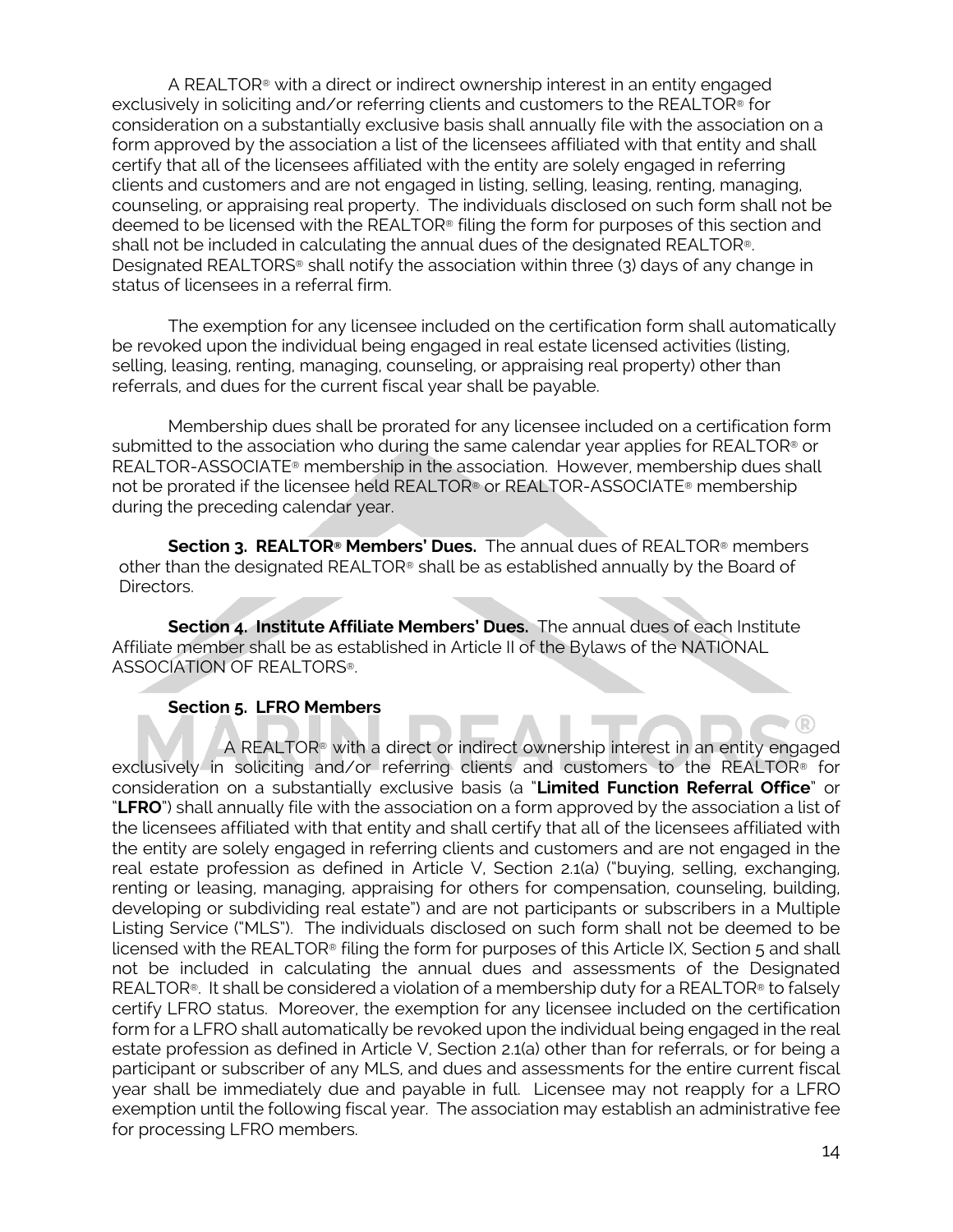**Section 6. MLO Members** A REALTOR® with a direct or indirect ownership interest in an entity engaged in the real estate business which provides services for which a Mortgage Loan Originators ("**MLO**") license endorsement is required may annually file with the association, on a form approved by the association, a list of the MLO licensees and certify that the listed licensees (1) have a MLO license or endorsement, (2) are not engaged in the real estate profession as defined in Article V, Section 2.1(a) ("buying, selling, exchanging, renting or leasing, managing, appraising for others for compensation, counseling, building, developing or subdividing real estate") except for licensed activities for which an MLO is required, and (3) are not participants or subscribers in any MLS. The individuals disclosed on such forms shall not be deemed to be licensed with the REALTOR® filing the form for purposes of this Article IX, Section 6 and shall not be included in calculating the annual dues and assessments of the Designated REALTOR®. It shall be considered a violation of a membership duty for a REALTOR® to falsely certify MLO status. Moreover, the exemption for any licensee, included on the certification form for an MLO exemption, shall automatically be revoked upon the individual being engaged in the real estate profession as defined in Article V, Section 2.1(a) other than in those activities for which an MLO license or endorsement is required or upon their joining an MLS, and dues and assessments for the entire current fiscal year shall be immediately due and payable in full. Licensee may not reapply for a MLO exemption until the following fiscal year. The association may establish an administrative fee for processing MLO members.

#### **Section 7. Prorations and Related Matters**

**7.1** Membership dues and assessments shall be prorated for any licensee included on a certification form submitted to the association who during the same calendar year applies for REALTOR® membership in the association. However, membership dues and assessments shall not be prorated if the licensee held REALTOR® membership during the preceding calendar year.

**7.2** The annual dues and assessments of REALTOR® members shall not include any allocation for C.A.R., if the member is a member of an Association of C.A.R. and that Association has paid C.A.R. dues and assessments for the member. - (R)

**7.3** The annual dues and assessments of REALTOR® members shall not include any allocation for N.A.R., if the member is a member of an Association of N.A.R. and that association has paid N.A.R. dues and assessments for the member.

**7.4** In the case of a Designated REALTOR® member in a firm, partnership, or corporation whose business activity is substantially all commercial, any assessments for nonmember licensees shall be limited to licensees affiliated with the Designated REALTOR® (as defined in sub- paragraph (b) of this Section) in the office where the Designated REALTOR® holds membership, and any other offices of the firm located within the jurisdiction of this Association.

**7.5** The annual dues and assessments of each Institute Affiliate Member shall be as established in Article II of the Bylaws of the NATIONAL ASSOCIATION OF REALTORS®.

NOTE: The Institutes, Societies and Councils of the National Association shall be responsible for collecting and remitting dues to the National Association for Institute Affiliate Members (\$75.00). The National Association shall credit \$25.00 to the account of a local association for each Institute Affiliate Member whose office address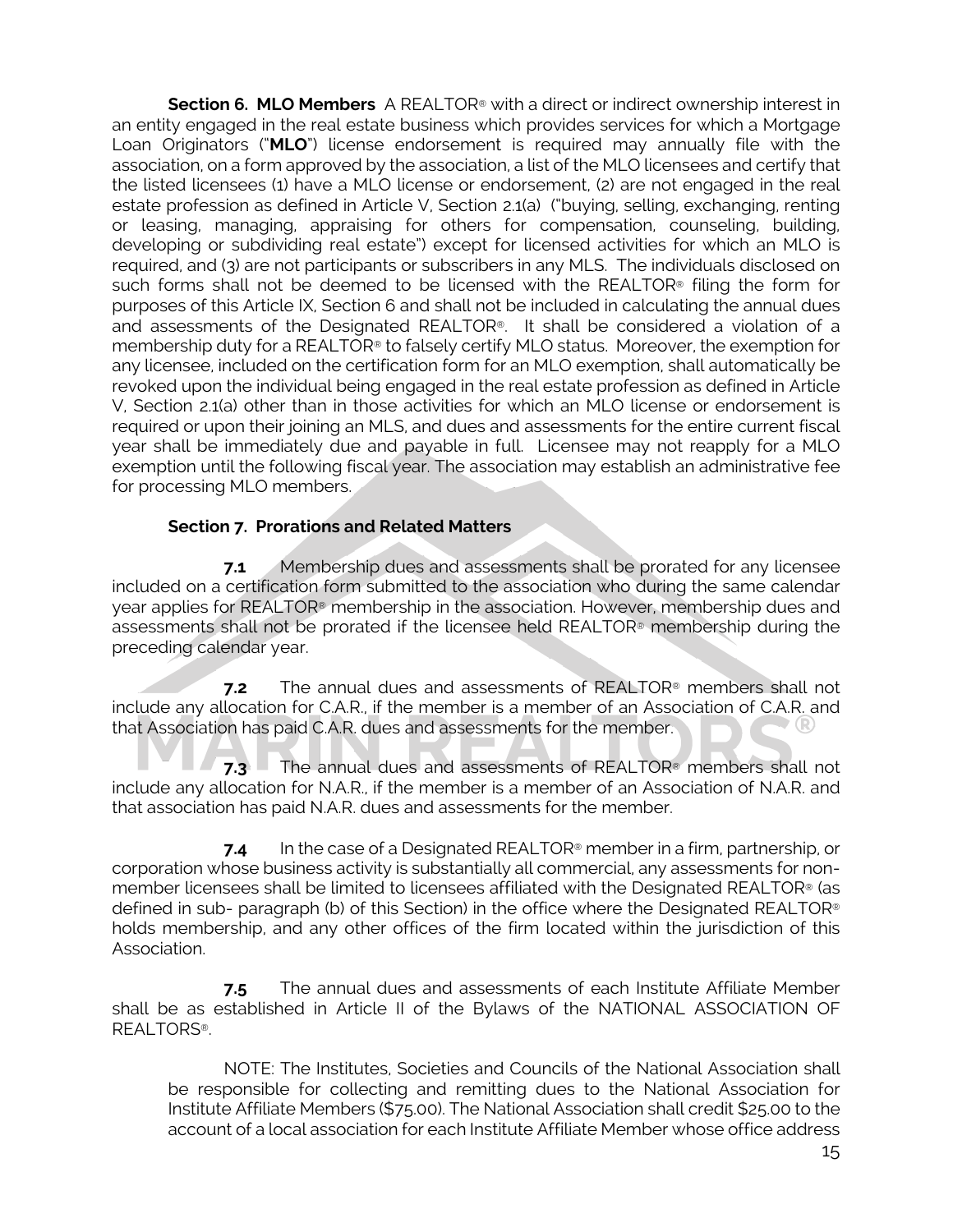is within the assigned territorial jurisdiction of that association, provided, however, if the office location is also within the territorial jurisdiction of a Commercial Overlay Board (COB), the \$25.00 amount will be credited to the COB, unless the Institute Affiliate Member directs that the dues be distributed to the other Board. The National Association shall also credit \$25.00 to the account of state associations for each Institute Affiliate Member whose office address is located within the territorial jurisdiction of the state association. Local and state associations may not establish any additional entrance, initiation fees or dues for Institute Affiliate Members, but may provide service packages to which Institute Affiliate Members may voluntarily subscribe.

**Section 8. Dues Payable**. Dues for all members shall be payable annually in advance on the first day of January. Dues shall be computed from the first day of the quarter in which a new member is notified of acceptance and shall be prorated for the remainder of the year. Any member who initiates bankruptcy proceedings may be placed on a "cash basis" from the date the bankruptcy petition is filed until one year from the date that the member has been discharged from bankruptcy. All dues, fees, or financial obligations (as defined above) paid to M.A.R. are nonrefundable, except for those dues returned to a terminated provisional member as provided in Article V.

After the initial annual billing, in the event additional real estate licensees or licensed or certified appraisers become affiliated with the Designated REALTOR®, the dues and assessments of the Designated REALTOR® shall be adjusted for each real estate licensee or licensed or certified appraiser employed by or affiliated as independent contractors or otherwise directly or indirectly licensed or certified with such Designated REALTOR® and added to their firm as shown on the DRE or BREA database. Any additional amount owing shall become immediately due and payable upon the date of affiliation even if no invoice is generated (i.e. the date of affiliation is the "due date").

#### **Section 9**. **Nonpayment of Financial Obligations**.

**9.1** If dues, fees, fines, or other assessments including amounts owed to M.A.R. are not paid within 2 weeks after the due date, the nonpaying member is subject to suspension. Thirty (30) days after the due date, membership of the nonpaying member shall automatically terminate unless within that time the amount due is paid. Furthermore, no member shall be suspended or terminated until twenty (20) days after notice of a proposed suspension or termination and the reason therefore has been sent by regular first class mail or electronic submission to him or her, which notice may be given before or after the expiration of the above-described two-week or thirty-day limit, as applicable.

**9.2** If within ten (10) days after the notice has been sent by regular first class mail or electronic submission to him or her the member requests a hearing, the effective date of the suspension or termination shall be deferred until after such hearing. The Board of Directors shall send by regular first class mail or electronic submission to the member at least five (5) calendar days prior to the hearing a notice of the time and place of the hearing. At the hearing the Board of Directors shall receive evidence from the member and may receive evidence from any other person on the issue of whether the member was delinquent in the payment of dues, fees, fines, charges, or other financial obligations and on the issue of whether it would be in the best interest of the A.O.R. to suspend or terminate the member immediately. In lieu of requesting a hearing, a member may petition the Board of Directors in writing to reconsider the suspension or termination.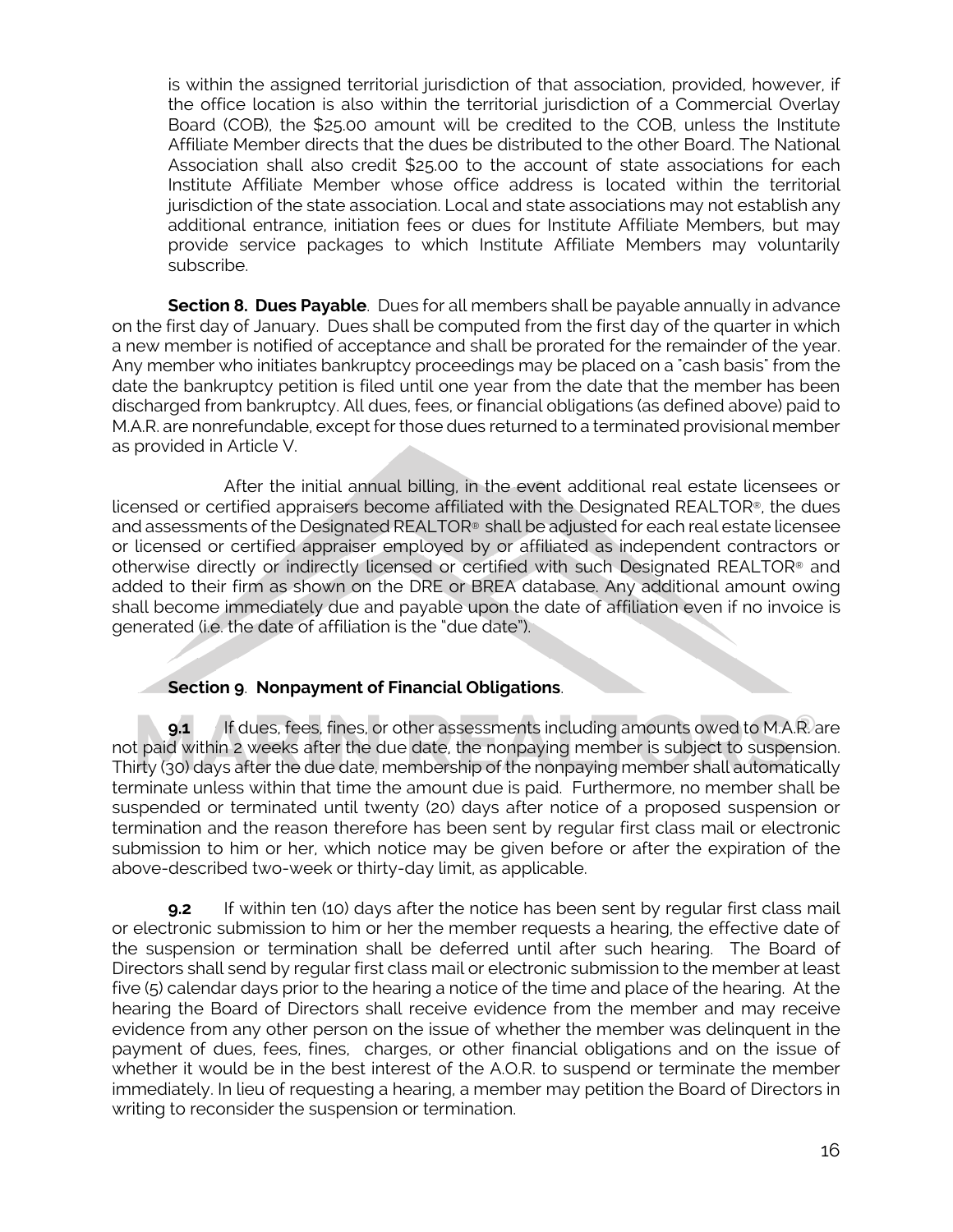**9.3** If the Board of Directors determines that the member was delinquent, the Board of Directors may decide, as it deems in the best interest of M.A.R., to suspend or terminate the member, to decline to suspend or terminate the member, or to decline to suspend or terminate the member on condition that the member pay the delinquency on or before a specified date or pay the delinquency in specified installments on or before specified dates. The member shall be automatically suspended or terminated without further hearing if the member fails to perform such condition.

**9.4** Any suspension or termination occurring after a hearing shall be effective five (5) days after notice thereof is mailed to the member, subject to the right of the Board of Directors to specify that the suspension or expulsion termination shall become effective upon the entry, in a suit by M.A.R. for declaratory relief, of the final judgment of a Court of competent jurisdiction declaring that the suspension or expulsion termination violates no rights of the member.

**9.5** A member who has been terminated may apply for reinstatement in the manner prescribed for new applicants for membership, upon making full payment of all past due accounts, together with interest at the rate of ten (10%) percent per annum on each item comprising the accounts, from its due date until paid, and after complying with all sanctions imposed by a disciplinary panel together with the payment of the application fee required of new applicants.

**9.6** In the event the membership of a real estate licensee or certified or licensed appraiser who holds REALTOR® membership is terminated for nonpayment of M.A.R. dues, fees, fines, charges, or other financial obligations and the licensee or appraiser remains affiliated with the same firm, the dues obligation of the designated REALTOR®, as set forth in this Article IX, will be increased to reflect the addition of a non-member licensee or appraiser. Dues shall be calculated from the first day of the current fiscal year and are payable within fifteen (15) days of the notice of termination.

**Section 10. Reinstatement After Termination for Nonpayment of Financial Obligations.** A former member who has had his or her membership terminated for nonpayment of dues, fees, fines, charges, or other financial obligations duly levied in accordance with the provisions of these Bylaws or the provisions of other Rules and Regulations of M.A.R. or any of its services, departments, divisions or subsidiaries may apply for reinstatement as follows:

**10.1** If applying in the same fiscal year as the membership termination became effective, then in the same manner prescribed for new applicants for membership, but only if the applicant has made full payment of all past due obligations, late fees and penalties if applicable, and only if accompanied by proof of compliance with any outstanding sanctions that have been imposed by a disciplinary panel.

**10.2** If applying after the end of the fiscal year in which the membership termination became effective, then only if the application is accompanied by proof of compliance with any outstanding sanctions that have been imposed by a disciplinary panel, together with the payment of the application fee required of new applicants.

**Section 11. Deposit.** All monies received by M.A.R. for any purpose shall be deposited to the credit of M.A.R. in a financial institution or institutions selected by resolution of the Board of Directors.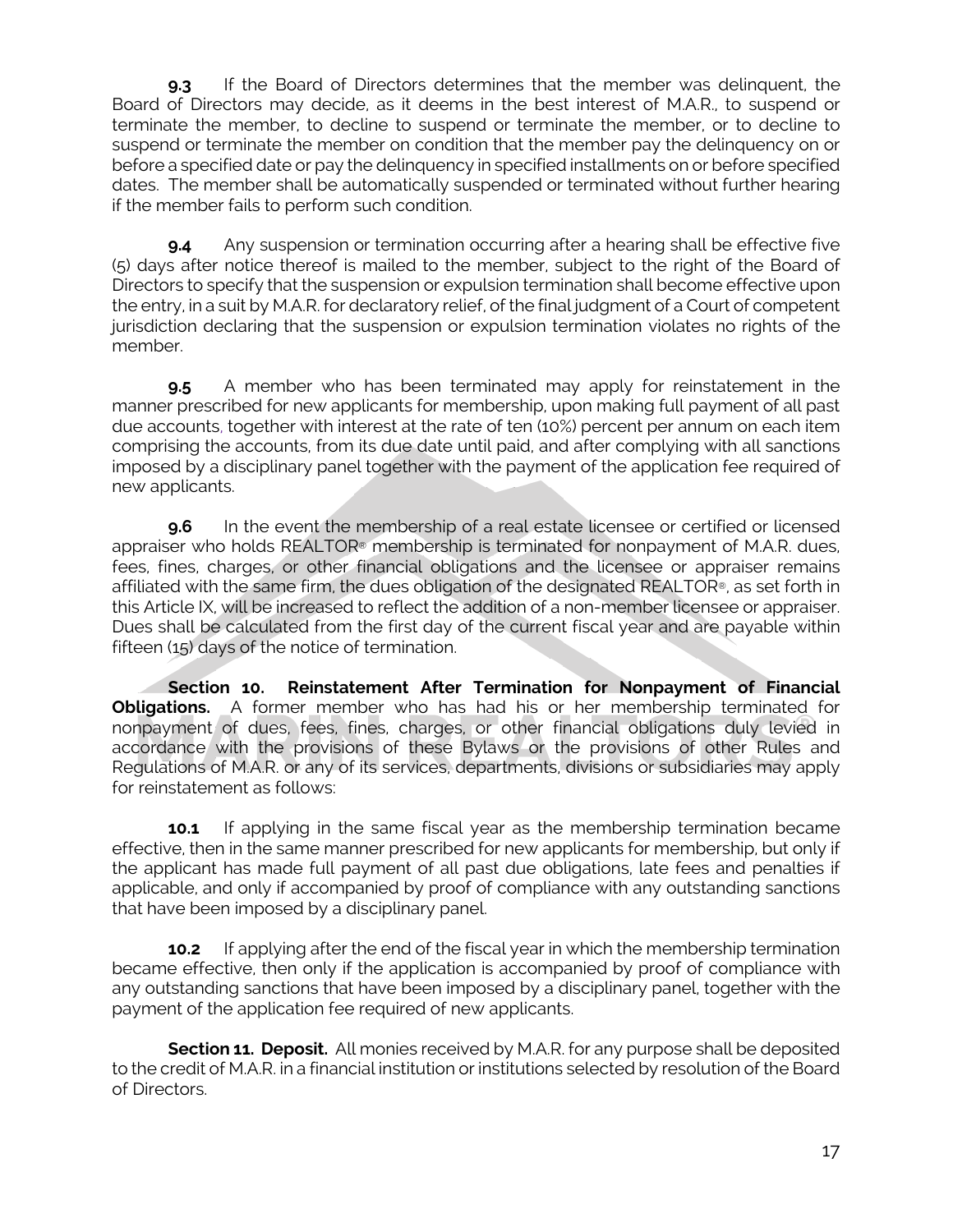**Section 12. Notice of Delinquent Dues, Fees, Fines, Assessments and Other Financial Obligations of Members.** All delinquent dues, fees, fines, assessments or other financial obligations to M.A.R., if applicable, shall be noticed to the delinquent member in writing, including by electronic means, setting forth the amount owed and due date.

# **ARTICLE X – DIRECTORS and OFFICERS**

**Section 1. Board of Directors**. The governing body of M.A.R. shall be a Board of sixteen (16) Directors, consisting of the four (4) elected officers (President, President-Elect, Secretary, and Treasurer), the Immediate Past President of the Board, and eleven (11) elected REALTOR<sup>®</sup> members of M.A.R. Each Director shall have one vote with the exception of the President, who may only vote as necessary to break a tie.

**1.1 Term**. Directors shall be elected to serve for terms of three (3) years. As many Directors shall be elected each year as are required to fill vacancies. No Director shall serve for more than two (2) consecutive elected terms except that any person not having served on the Board of Directors during the previous year may seek election to the Board of Directors. "Elected term", as used in this section, shall refer only to an elected full term of three (3) years, and shall not apply to election to fill another Director's unexpired term or election to serve as an Officer of M.A.R. Each Director shall serve until the end of their term and until a successor has been elected. If an annual meeting is not held, or the Directors are not elected at an annual meeting, the Directors may be elected at any special meeting of members held for that purpose.

**1.2 Qualifications.** A candidate shall have been an M.A.R. member for not less than two (2) years as of the date of the commencement of their Board term. Each Director must be a voting member in good standing of M.A.R. It is also preferred that potential Board members have served on at least one committee within the last three (3) years of membership in M.A.R.

**1.3 Vacancies.** Any Director may resign effective on giving written notice to the President or the Secretary of the Board, unless the notice specifies a later time for the effectiveness of the resignation.

If the resignation is to take effect at some future time, a successor may be selected before that time, to take office when the resignation becomes effective.

Vacancies among the Officers and the Board of Directors shall be filled by a simple majority vote of the Board of Directors, and the replacement Officer or Director shall stand for election to a full term at the next annual membership meeting. If an Officer or Director is unable to assume office after first being elected, his or her seat shall be deemed vacant and shall be filled by the vote of a simple majority of the Board of Directors.

Should the office of President become vacant between elections, the President-Elect shall fill the vacancy and complete the unexpired term. The President-Elect who fills a vacancy in the office of President shall automatically become President for a full term after completion of the unexpired term.

In the event of a vacancy of the Immediate Past President, such vacancy shall be filled by the Board of Directors with another Past President if possible.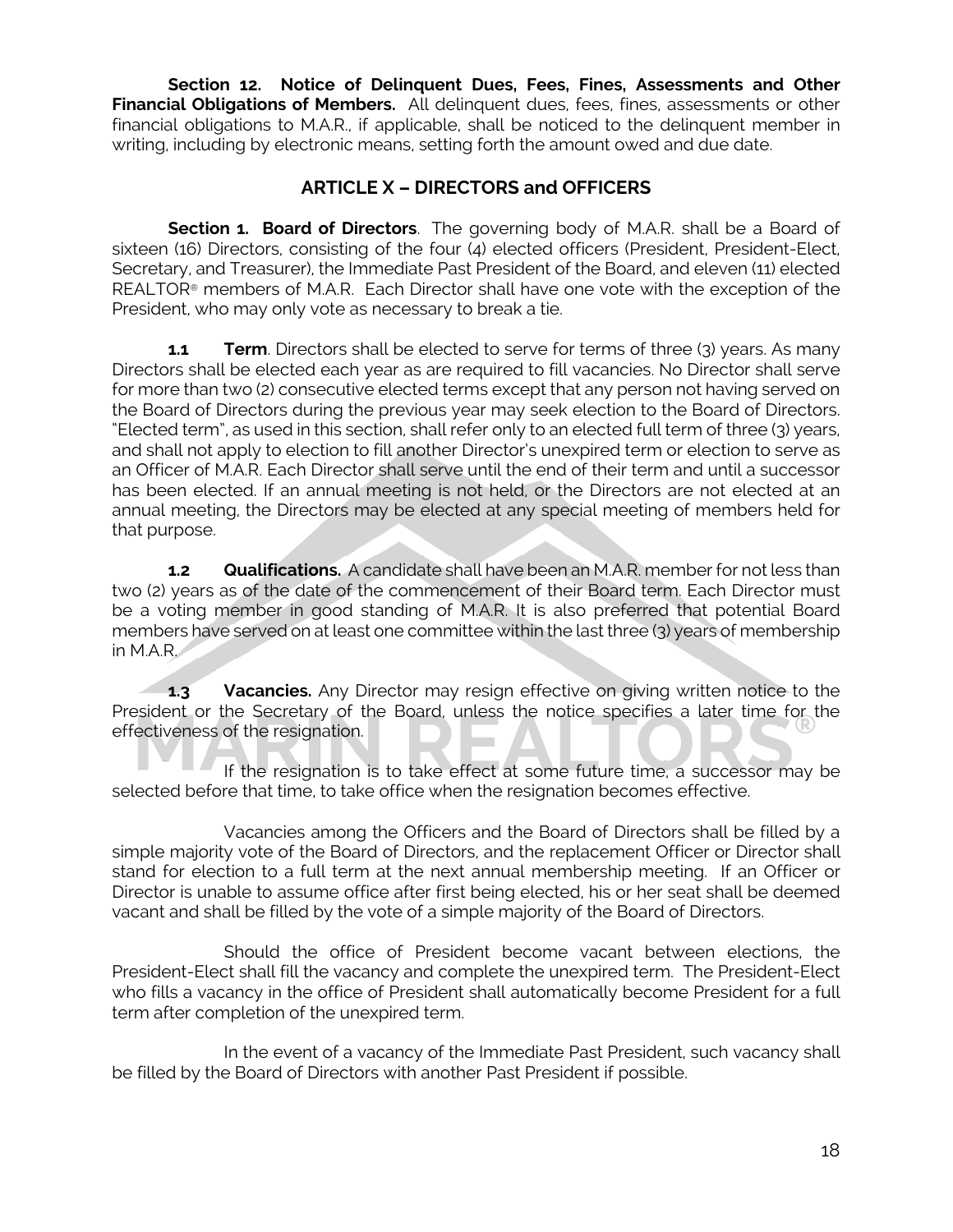A vacancy or vacancies in the Board shall be deemed to exist in case of the death, resignation or removal of any Director, or if the authorized number of Directors is increased.

The Board may declare vacant the office of a Director who has been declared of unsound mind by a final order of court, or convicted of a felony, or, in the case of a corporation holding assets in charitable trust, has been found by a final order or judgment of any court to have breached any duty arising under the law governing assets in charitable trust (Corp. Code § 7238).

No reduction of the authorized number of Directors shall have the effect of removing any Director prior to the expiration of the Director's term of office.

**1.4 No Compensation.** Directors (as such) shall not receive compensation for their services as Directors. Directors may receive reimbursement for expenses as may be fixed or determined by the Board. Directors shall not serve the organization in some other capacity for which compensation is paid.

#### **Section 2. Powers and Duties of the Board of Directors**.

Subject to limitations of the Articles and these Bylaws and of pertinent restrictions of the Corporations Code of the State of California, all the activities and affairs of the corporation shall be exercised by or under the direction of the Board of Directors. Without prejudice to these general powers, but subject to the same limitations, it is hereby expressly declared that the Board shall have the following powers in addition to the other powers enumerated in these Bylaws:

(a) to select and remove all the agents and employees of the corporation, prescribe duties for them as may not be inconsistent with law, with the Articles of Incorporation, or with these Bylaws, fix the terms of their offices and their compensation, and in their discretion, require from these agents and employees security for faithful service;

(b) to make disbursements from the funds and properties of the corporation as are required to fulfill the purposes of this corporation as are more fully set out in the corporation's Articles of Incorporation, and generally to conduct, manage, and control the activities and affairs of the corporation, and to make rules and regulations not inconsistent with law, the Articles of Incorporation, or with these Bylaws, as they may deem best;

(c) to borrow money and incur indebtedness for the purposes of the corporation and to cause to be executed and delivered therefor, in the corporate name, promissory notes, bonds, debentures, deeds of trust, mortgages, pledges, hypothecations, or other evidences of debt and securities therefore

(d) to review and approve of the President's appointments of the members of all standing and other committees and task forces, and review and approve, modify, or reject the recommendations, reports, and requests of such committees, with the exception of disciplinary hearing and arbitration panels, in which event the Board's review and other powers shall be in accordance with C.A.R.'s *California Code of Ethics and Arbitration Manual*

(e) to authorize any officer, agent, employee, or committee to enter into any contract or execute any instrument in the name of and on behalf of the corporation. This authority may be general or confined to specific instances. Unless so authorized by the Board of Directors, and except as provided in this Section, no officer, agent, employee, or committee shall have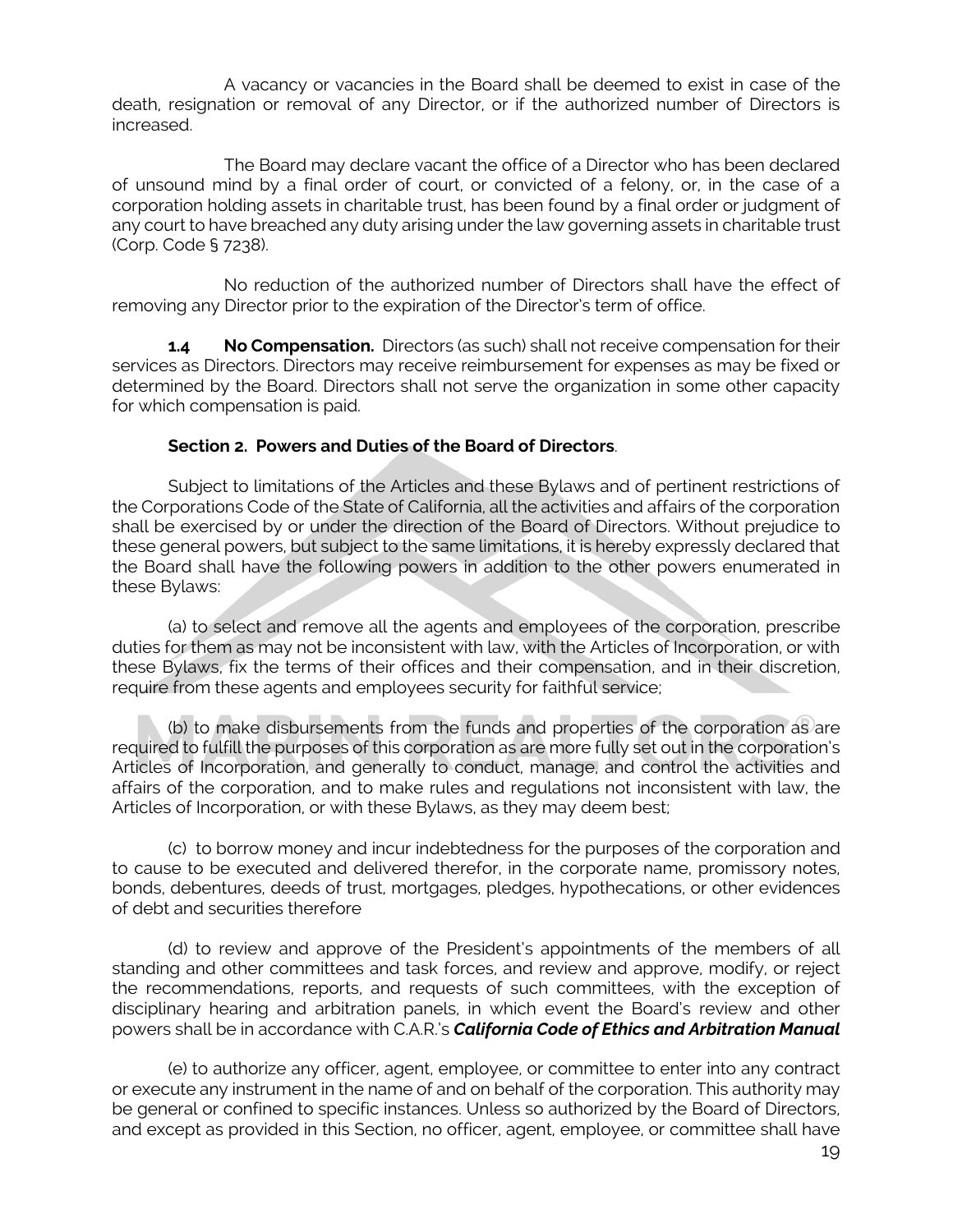any power or authority to bind the corporation by any contract or agreement, or to pledge its credit, or to render it liable for any purpose or to any amount; and

(f) to review and approve the selection of the President-Elect, and the nominees for C.A.R. Directors for coming year whose names shall be submitted to C.A.R. prior to the July 31st deadline.

**Section 3. Officers**. The elected officers of M.A.R. shall be: a President, a President-Elect, a Secretary and a Treasurer. The term of each office shall be one year from January through December. In the event that the position of president-elect is not filled, the president could be considered to continue in the position for one additional year. Officers shall hold office until their successors shall have been elected or appointed unless removed for just cause. No person shall hold more than one office at the same time. The President-Elect shall automatically ascend to the presidency at the end of his or her term as President-Elect. The Executive Officer shall be employed by M.A.R. and is the chief staff person of M.A.R. but is not an officer or member of the Board of Directors.

**Section 4. Powers and Duties of Officers.** The powers and duties of the officers shall be follows:

**4.1 President.** The President shall, if present, preside at all meetings of the Board of Directors, and exercise and perform other powers and duties as may be from time to time assigned to him or her by the Board of Directors or prescribed by the Bylaws. The President shall if present preside at all meetings of the Executive Committee, and shall be ex-officio (non-voting) a member of all the other standing committees, Excepting a President who shall resign or shall be removed prior to the expiration of his/her term of office, the President shall, for a period of one (1) year next following the expiration of his/her term of office as President, remain on the Board of Directors as Immediate Past President, with full voting powers, and his or her Board term shall automatically be extended if necessary to accommodate this additional year of service.

**4.2 President-Elect**. In the absence or disability of the President, the President-Elect shall perform all the duties of the President, and when so acting shall have all the powers of, and be subject to all the restrictions on, the President. The President-Elect shall succeed to the office of President at the end of the then-current President's term of office. The President-Elect shall have other powers and perform other duties as from time to time may be prescribed by the Board of Directors or the Bylaws.

**4.3 Secretary.** The Secretary shall keep, or cause to be kept, a book of minutes at the principal office or other place as the Board of Directors may order, of all meetings of the members, the Board and its committees, with the time and place of holding, whether regular or special, and if special, how authorized, the notice of the meeting given, the names of those present at the members, the Board and committees' meetings, and the proceedings thereof. The Secretary shall keep, or cause to be kept, at the principal office in the State of California and the original and a copy of the corporation's Articles and Bylaws, as amended to date.

The Secretary shall give, or cause to be given, notice of all meetings of the Board and any committees of the Board required by these Bylaws or by law to be given, shall keep the seal of the corporation in safe custody, and shall have other powers and perform other duties as prescribed by the Board.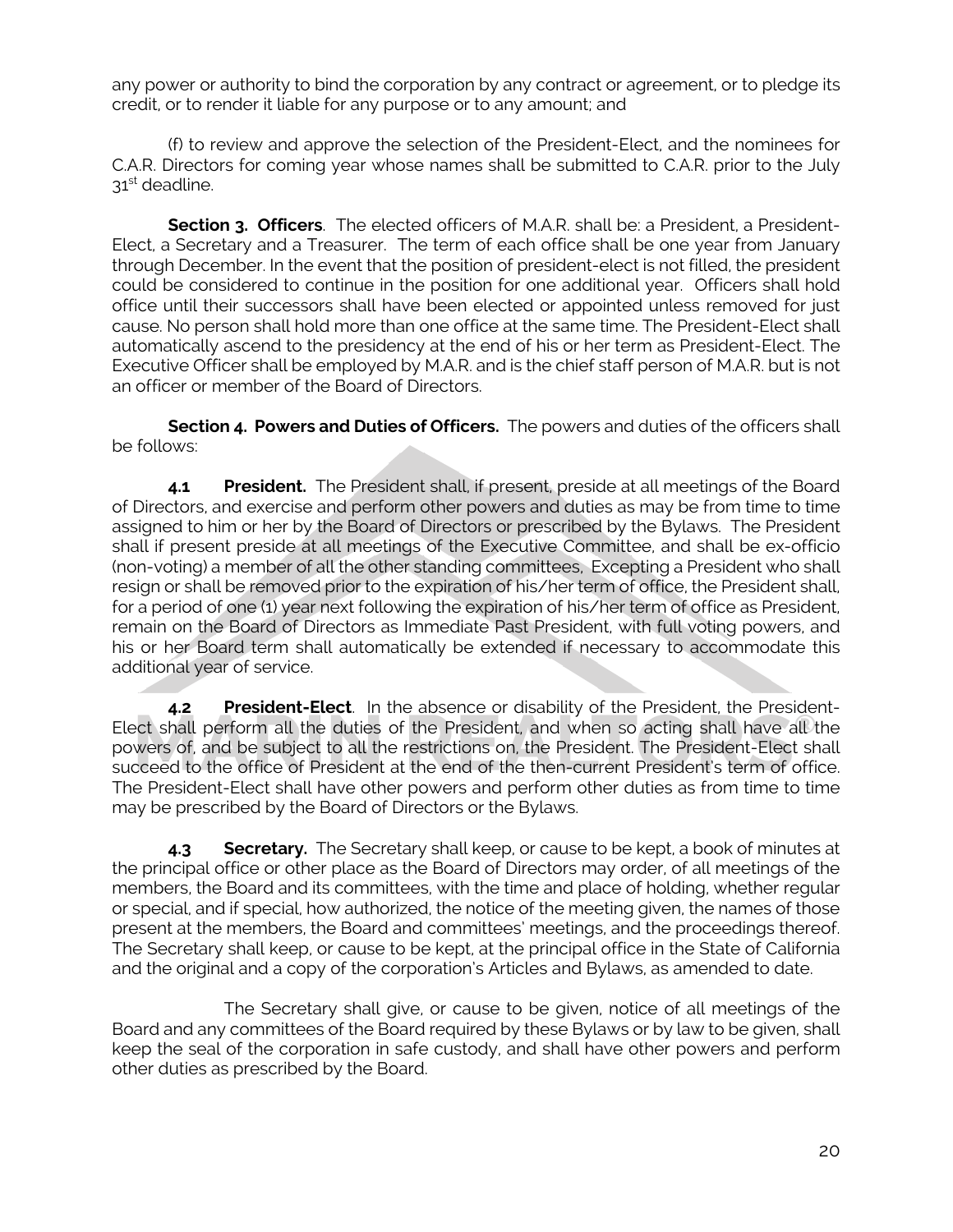The Secretary shall keep or cause to be kept, at the principal office of the corporation, a membership register, or a duplicated membership register, showing the names of the members and their addresses.

The Secretary shall also keep, or cause to be kept, a book of minutes at the principal office or other place as the Board may order, of all meetings of the members, with the time and place of holding, whether regular or special, and if special, how authorized, the notice of the meeting, the names of those present at meetings, and the proceedings thereof. The Secretary shall give, or cause to be given, notice of all meetings of the members required by these Bylaws.

**4.4 Treasurer.** The Treasurer shall be the Chief Financial Officer of the corporation and shall keep and maintain, or cause to be kept and maintained, adequate and correct accounts of the properties and business transactions of the corporation. The books of account shall at all reasonable times be open to inspection by any Director.

The Treasurer shall deposit or cause to be deposited all monies and other valuables in the name and to the credit of the corporation with depositories as may be designated by the Board of Directors. The Treasurer shall disburse or cause to be disbursed the funds of the corporation as may be ordered by the Board of Directors, shall render to the President and the Directors, or cause to be rendered whenever they request it, an account of all transactions and of the financial condition of the corporation, and shall have other powers and perform other duties as may be prescribed by the Board of Directors.

#### **Section 5. Election of Officers and Directors.**

**5.1 Delivery of Notices, Reports and Ballots**. All notices, reports and ballots in connection with the election or removal of officers and Directors may be accomplished by personal delivery, first class mail, electronic mail or other electronic means as permitted herein.

**5.2 Nomination by the Nominating Committee**. At least two (2) months before the Annual Election Meeting, a Nominating Committee of at least seven (7) REALTOR® members shall be appointed by the President with the approval of the Board of Directors. The Nominating Committee shall select one candidate for each office and one candidate for each place to be filled on the Board of Directors. There shall be no more than one member from the same real estate company on the Nominating Committee with the exception of the Immediate Past President should he/she serve as chair. No member of the Nominating Committee may be a candidate for office or the Board of Directors. No person may be nominated for office unless they will meet all of the qualifications for the office at the beginning of the term for which they are a nominee. The candidates selected by the Nominating Committee must be approved individually by the Board of Directors and the Board's proposed slate of Officers and Directors shall be delivered to the members eligible to vote not later than twenty (20) days prior to the Annual Election Meeting.

**5.3 Nomination by Petition.** Additional candidates for the offices to be filled may be placed in nomination by petition signed by at least five  $(5)$  percent of the REALTOR<sup>®</sup> members eligible to vote. The petition shall be filed with the M.A.R. staff at least three (3) weeks before the election including qualifications as stipulated by the nominating process. M.A.R. staff shall deliver notice of such additional nominations to all members eligible to vote at least two (2) weeks before the Annual Election Meeting via personal delivery, first class mail, electronic mail or other electronic means as permitted herein.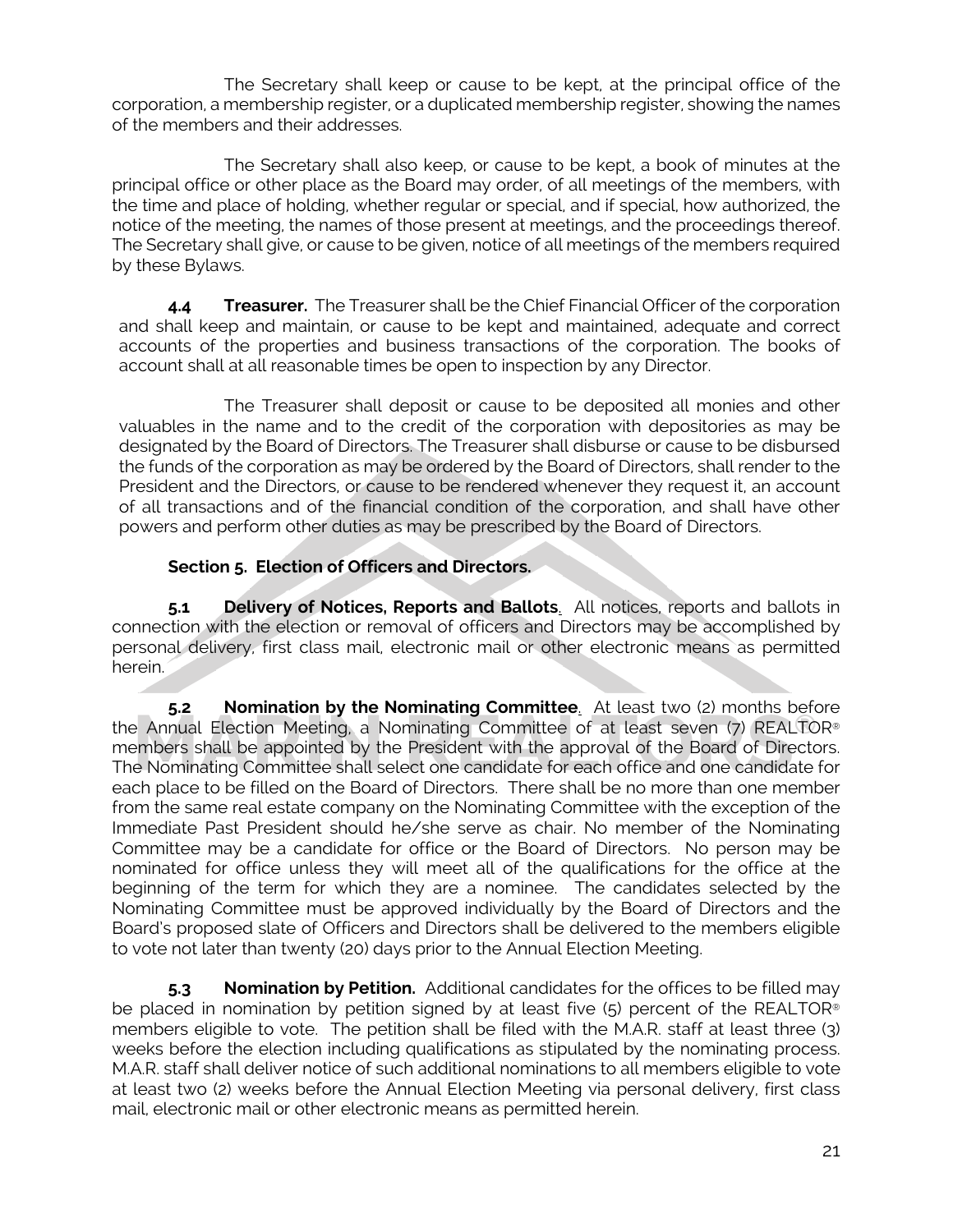**5.4 Election Committee.** The President, with the approval of the Board of Directors, shall appoint an Election Committee of three (3) REALTOR® members to conduct the election. No member of the Election Committee may be a candidate for office or the Board of Directors.

**5.5 Elections**. Elections shall be by vote at the Annual Election Meeting, or by ballot delivered to the members via personal delivery, first class mail, electronic mail or other electronic means as permitted herein. Ballots may be submitted via personal delivery, first class mail, electronic mail or other electronic means as permitted herein. The ballot shall contain the names of all candidates and specify the office for which each is nominated. No person may be a candidate for more than one position whether nominated by the Nominating Committee or by petition. Ballots may be submitted by the members in the manner and by the date specified by the Election Committee. There shall be no proxy votes. In case of a tie vote, the issue shall be determined by lot.

**Section 6. Vacancies**. Vacancies among the officers and the Board of Directors shall be filled until the next Annual Election Meeting by a simple majority vote of the Board of Directors. If an officer or Director is unable to assume office after being elected, his or her seat becomes vacant and shall be filled by the Board of Directors.

Should the office of President become vacant between elections, the President-Elect shall fill the vacancy and complete the unexpired term. The President-Elect who fills a vacancy in the office of President shall automatically become President for a full term after completion of the unexpired term.

In the event of an ex-officio Past President vacancy, such vacancy shall be filled by the Board of Directors with a Past President if possible.

**Section 7. Removal of Officers and Directors**. In the event that an officer or Director is deemed to be incapable for any reason of fulfilling the duties for which he or she is elected, but will not resign from office voluntarily, the officer or Director may be removed from office under the following procedure:

(a) A petition requiring the removal of an officer or Director and signed by not less than one-third of the voting membership or a majority of all Directors shall be filed with the President, or if the President is the subject of the petition, with the next ranking officer, and shall specifically set forth the reasons the individual is deemed to be disqualified from further service.

(b) Upon receipt of the petition, and not less than twenty (25) days or more than forty-five (45) days thereafter, a special meeting of the voting membership of M.A.R. shall be held. The sole business of the meeting shall be to consider the charge against the officer or Director, and to render a decision on such petition.

(c) The business of this special meeting may not be conducted by ballot or without a meeting. The notice of this special meeting, including the general nature of the meeting, shall be delivered to all voting members of M.A.R. via personal delivery, first class mail, electronic mail or other electronic means as permitted herein at least ten (10) days prior to the meeting, and the meeting shall be conducted by the President unless the President's continued service in office is being considered at the meeting. In such case, the next available ranking officer will conduct the meeting. Provided a quorum is present, a three-fourths vote of members present and voting shall be required for removal from office.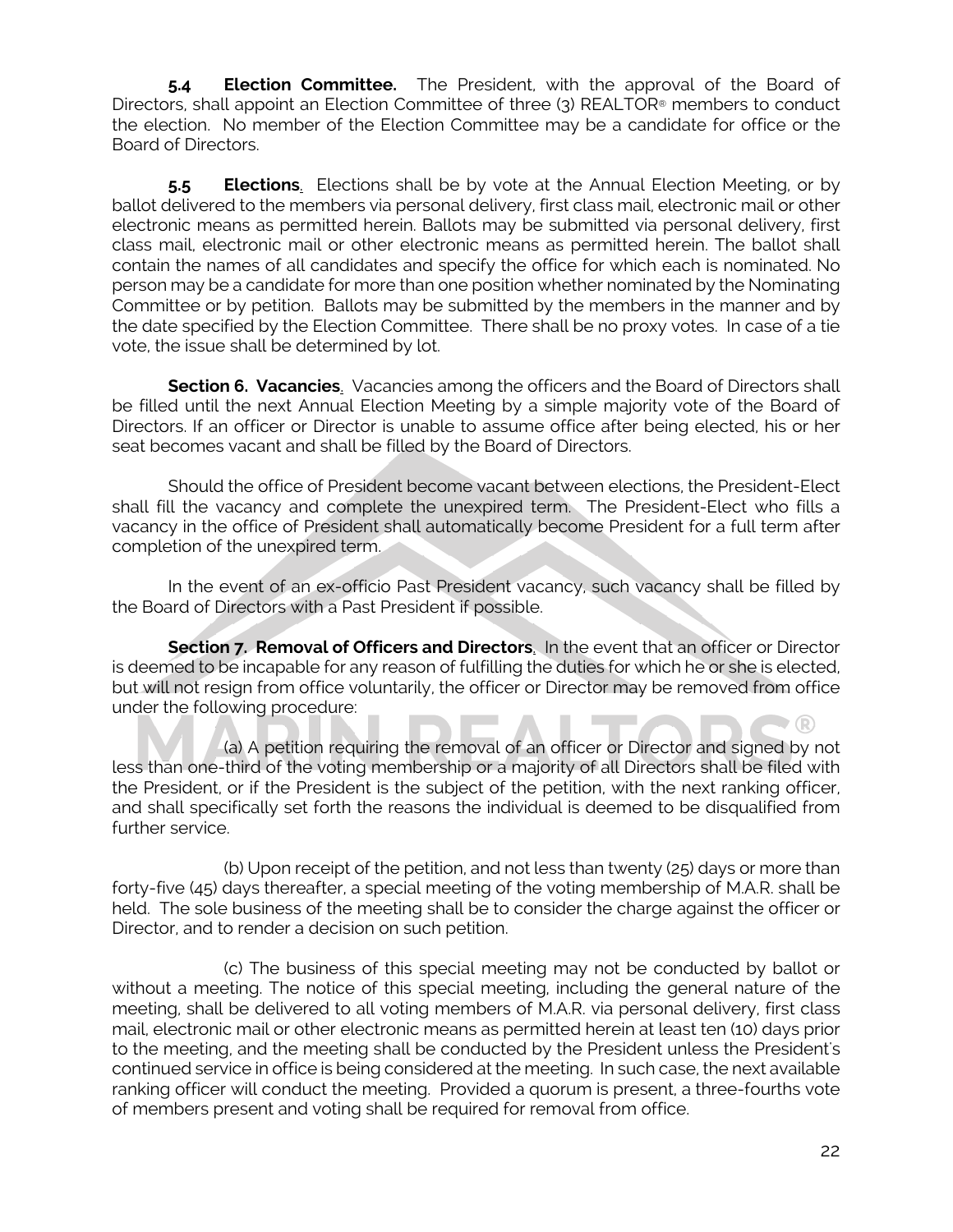**Section 8. Indemnification**. To the fullest extent permitted by law, and subject to the provisions of California Corporations Code § 7237, this corporation shall indemnify its Directors and Officers and employees, and may indemnify other persons described in California Corporations Code § 7237(a), including persons formerly occupying any such positions, against all expenses, judgments, fines, settlements, and other amounts actually and reasonably incurred by them in connection with any "proceeding," as that term is used in section 7237(a), and including an action by or in the right of the corporation, by reason of the fact that the person is or was a person described in that section. "Expenses," as used in this Article of the Bylaws, shall have the same meaning as in section 7237(a) of the Corporations Code.

On written request to the Board of Directors by any person seeking indemnification under Corporations Code § 7237(b) or § 7237(c), the Board of Directors shall promptly decide under Corporations Code § 7237(e) whether the applicable standard of conduct set forth in Corporations Code § 7237(b) or § 7237(c) has been met and, if so, the Board of Directors shall authorize indemnification. If the Board of Directors cannot authorize indemnification, because the number of directors who are parties to the proceeding with respect to which indemnification is sought prevents the formation of a quorum of directors who are not parties to that proceeding, the Board of Directors shall promptly call a meeting of members. At that meeting, the members shall determine under Corporations Code § 7237(e) whether the applicable standard of conduct has been met and, if so, the members present at the meeting in person shall authorize indemnification.

To the fullest extent permitted by law and except as otherwise determined by the Board of Directors in a specific instance, expenses incurred by a person seeking indemnification under these Bylaws in defending any proceeding covered by these Bylaws shall be advanced by the corporation before final disposition of the proceeding, on receipt by the corporation of an undertaking by or on behalf of that person that the advance will be repaid unless it is ultimately found that the person is entitled to be indemnified by the corporation for those expenses.

#### **ARTICLE XI - EMERGENCY PROVISIONS**

**Section 1. Emergency**. The emergency bylaw provisions of this section are adopted in accordance with Corporations Code §7151(g). Notwithstanding anything to the contrary herein, this section applies solely during an emergency as defined in Corporations Code §7140, which is the limited period of time during which a quorum cannot be readily convened for action as a result of the following events or circumstances until the event or circumstance has subsided or ended and a quorum can be readily convened in accordance with the notice and quorum requirements in Article XII (Meetings) of these Bylaws:

For purposes of this subdivision, "emergency" means any of the following events or circumstances as a result of which, and only so long as, a quorum of the corporation's Board of Directors cannot be readily convened for action:

(a) A state of emergency declared for any reason by the Marin County Board of Supervisors, or the Governor of a state in which one or more Directors is a resident, or by the President of the United States.

(b) A natural catastrophe, including, but not limited to, a hurricane, tornado, storm, high water, wind-driven water, tidal wave, tsunami, earthquake, volcanic eruption, landslide, mudslide, snowstorm, or drought, or, regardless of cause, any fire, flood, or explosion.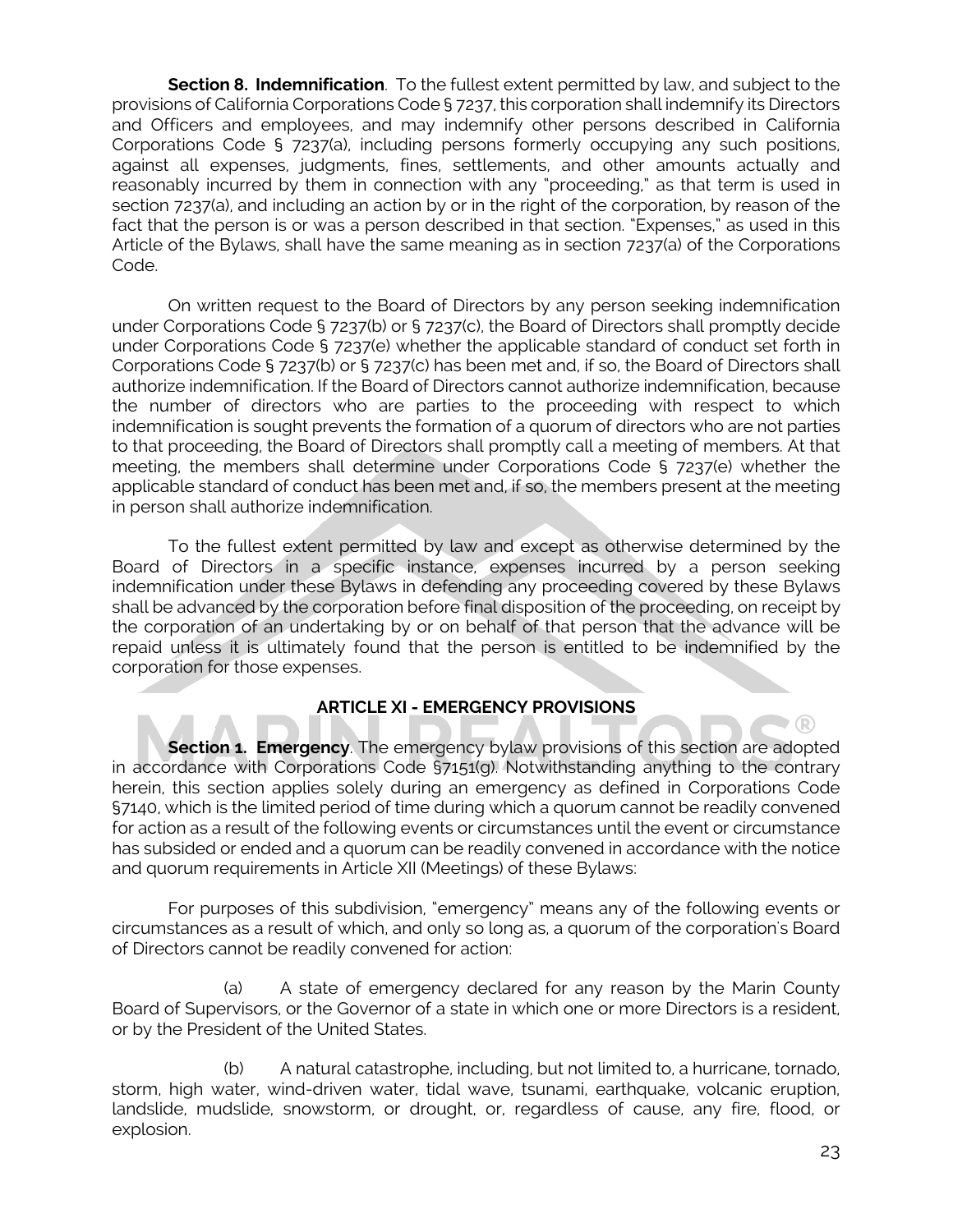(c) An attack on this state or nation by an enemy of the United States of America, or upon receipt by this state of a warning from the federal government indicating that an enemy attack is probable or imminent.

(d) An act of terrorism or other manmade disaster that results in extraordinary levels of casualties or damage or disruption severely affecting the infrastructure, environment, economy, government functions, or population, including, but not limited to, mass evacuations.

**Section 2. Emergency Actions**. During an emergency, pursuant to Corporations Code §7151(g), the Board may:

(a) Modify lines of succession to accommodate the incapacity of any Director, Officer, employee, or agent resulting from the emergency;

(b) Relocate the principal office or authorize the Officers to do so;

(c) Give notice to a Director or Directors in any practicable manner under the circumstances, including, but not limited to, by publication and radio, when notice of a meeting of the Board cannot be given to that Director or Directors in the manner prescribed by Article XII, Section 6 (quorums for meetings) of these Bylaws; and

(d) Deem that one of more Officers present at a Board meeting is a Director, in order of rank and within the same rank in order of seniority, as necessary to achieve a quorum.

Pursuant to Corporations Code §7151(g)(2), during an emergency the Board may not take any action that is not in the Corporation's ordinary course of business.

Pursuant to Corporations Code §7151(g)(3), all provisions of the regular Bylaws consistent with these emergency Bylaws shall remain effective during the emergency, and these emergency Bylaws shall not be effective after the emergency ends.

Pursuant to Corporations Code §7151(g)(4), corporate action taken in good faith in accordance with these emergency Bylaws binds the Corporation, and may not be used to impose liability on a corporate Director, officer, employee, or agent.

#### **ARTICLE XII - MEETINGS**

**Section 1. Annual Meetings**. The annual meeting of M.A.R. shall be held during March of each year (the "**Annual Meeting**") and the annual election meeting shall be held during the month of September of each year (the "**Annual Election Meeting**"), unless changed by the Board of Directors. The date, hour, manner, place (including without limitation meetings via electronic transmission or electronic video communication) is to be designated by the Board of Directors.

**Section 2. Electronic Notices to Directors and Members**. Notices of any kind given by electronic transmission by the corporation shall be valid only if:

(1) Delivered by (a) facsimile telecommunication or electronic mail when directed to the facsimile number or electronic mail address, respectively, for that recipient on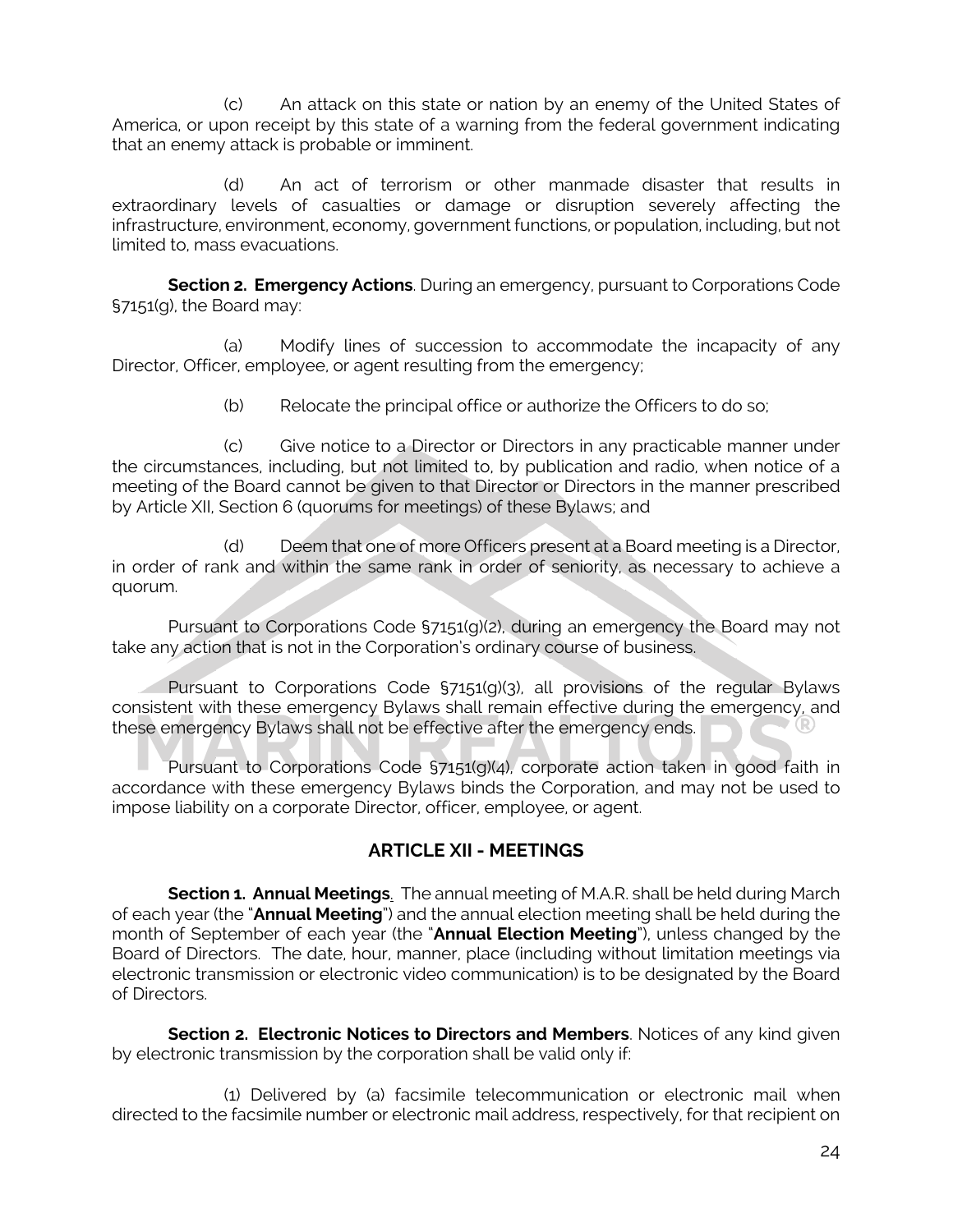record with the corporation; (b) posting on an electronic message Board or network that the corporation has designated for those communications, together with a separate notice to the recipient of the posting, which transmission shall be validly delivered on the later of the posting or delivery of the separate notice of it; or (c) other means of electronic communication;

(2) There is a record of having given the notice that is capable of retention, retrieval, and review, and that may thereafter be rendered into clearly legible tangible form, such as saving a PDF copy of the electronic mail containing the notice of meeting that was sent to the Director or Member.

Notwithstanding the foregoing,

(1) An electronic transmission by this corporation to a member is not authorized unless, in addition to satisfying the requirements of this section, the consent to the transmission has been preceded by or includes a clear written statement to the recipient as to

(a) any right of the recipient to have the record provided or made available on paper in nonelectronic form,

(b) whether the consent applies only to that transmission, to specified categories of communications, or to all communications from the corporation, and

(c) the procedures the recipient must use to withdraw consent.

(2) Notice shall not be given by electronic transmission by the corporation after either of the following:

(a) the corporation is unable to deliver two consecutive notices to the member by that means or

(b) the inability so to deliver the notices to the member becomes known to the secretary, any assistant secretary, or any other person responsible for the giving of the notice.

#### **Section 3. Meetings of Directors**

**3.1 Meetings; Attendance; Participation**. The Board of Directors shall designate a regular time, manner and place of meetings. Absence from three consecutive regular meetings without an excuse deemed valid by the Board of Directors shall be construed as resignation.

Members of the Board of Directors may participate in any meeting of the Board of Directors through use of electronic transmission by and to the corporation or by electronic video screen communication subject to and in accordance with Sections 3.2 and 3.3 below.

A majority of the Directors present at a meeting of the Board of Directors, whether or not a quorum is present, may adjourn any meeting to another time and place. If the meeting is adjourned for more than twenty-four (24) hours, notice of the adjournment to another time and place must be given prior to the time of the adjourned meeting to the Directors who were not present at the time of the adjournment.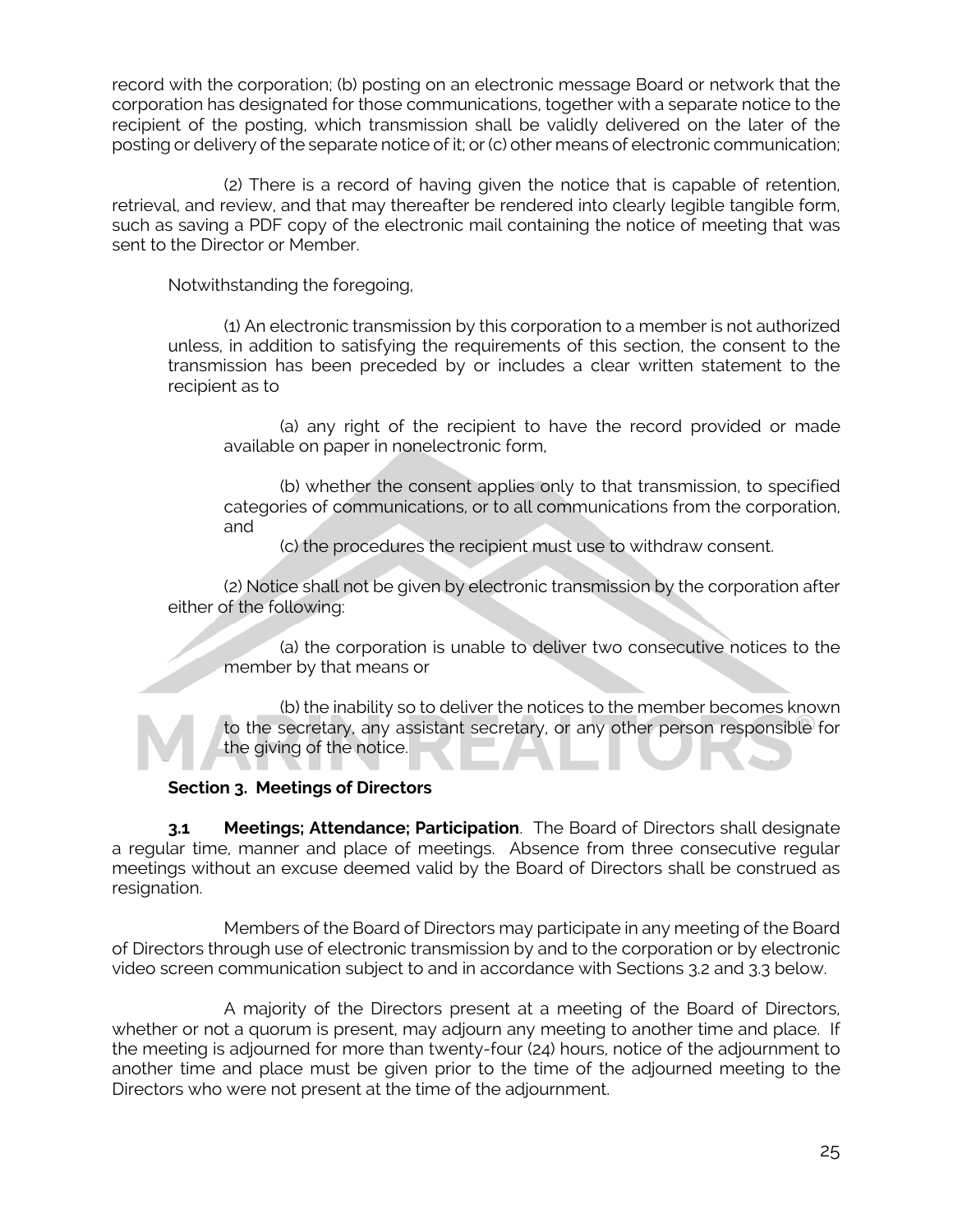Subject to the provisions of these Bylaws, the Directors may act only at a properly called meeting at which there is a quorum present. Unless otherwise expressly provided in the Articles of Incorporation or the Bylaws, all action shall be by majority vote of those Directors present.

**3.2 Authority for Electronic Meeting of Directors**. If authorized by the Board in its sole discretion, and subject to the requirements of consent in Corporations Code Sections 20(b) and 7211(a)(6), and guidelines and procedures the Board may adopt, Directors not physically present in person at a meeting may, by electronic transmission by and to the corporation or by electronic video screen communication, participate in a meeting, be deemed present in person, and vote at a meeting whether that meeting is to be held at a designated place or in whole or in part by means of electronic transmission by and to the corporation or by electronic video screen communication, subject to the requirements of these Bylaws.

**3.3 Requirements for Electronic Meetings of Directors.** A meeting may be conducted, in whole or in part, by electronic transmission by and to the corporation or by electronic video screen communication only if:

(1) Each Director participating in the meeting can communicate concurrently with all other Directors;

(2) Each Director is provided the means of participating in all matters before the Board, including the capacity to propose, or to interpose an objection to, a specific action to be taken by the corporation;

(3) The corporation implements reasonable measures to provide Directors in person a reasonable opportunity to participate in the meeting and to vote on matters submitted to the Directors, including an opportunity to read or hear the proceedings of the meeting substantially concurrently with those proceedings, and

(4) A record is maintained by the corporation of all votes or other actions taken at the meeting by means of electronic transmission to the corporation or electronic video screen communication.

Any request by the corporation to a member pursuant to Corporations Code Section 20(b) for consent to conduct a meeting of Directors by electronic transmission by and to the corporation shall include a notice stating that, absent consent of the Director pursuant to Corporations Code Section 20(b), the meeting shall be held at a physical location in accordance with the provisions of these bylaws.

**3.4 Action Without Meeting**. The Board of Directors may take actions without meeting if all Directors shall individually or collectively consent in writing to that action, and if the number of Directors then in office constitutes a quorum. Directors may give their written consent for such actions by email, text message, or facsimile, or such other means of communicating in written form. The consent or consents shall have the same effect as a unanimous vote of the Board and shall be filed with the minutes of proceedings of the Board.

#### **Section 4. Meetings of Members**

**4.1 Annual Meetings.** The Annual Meeting of the members and the Annual Elections Meeting of the members shall be held as described in Section 1, above.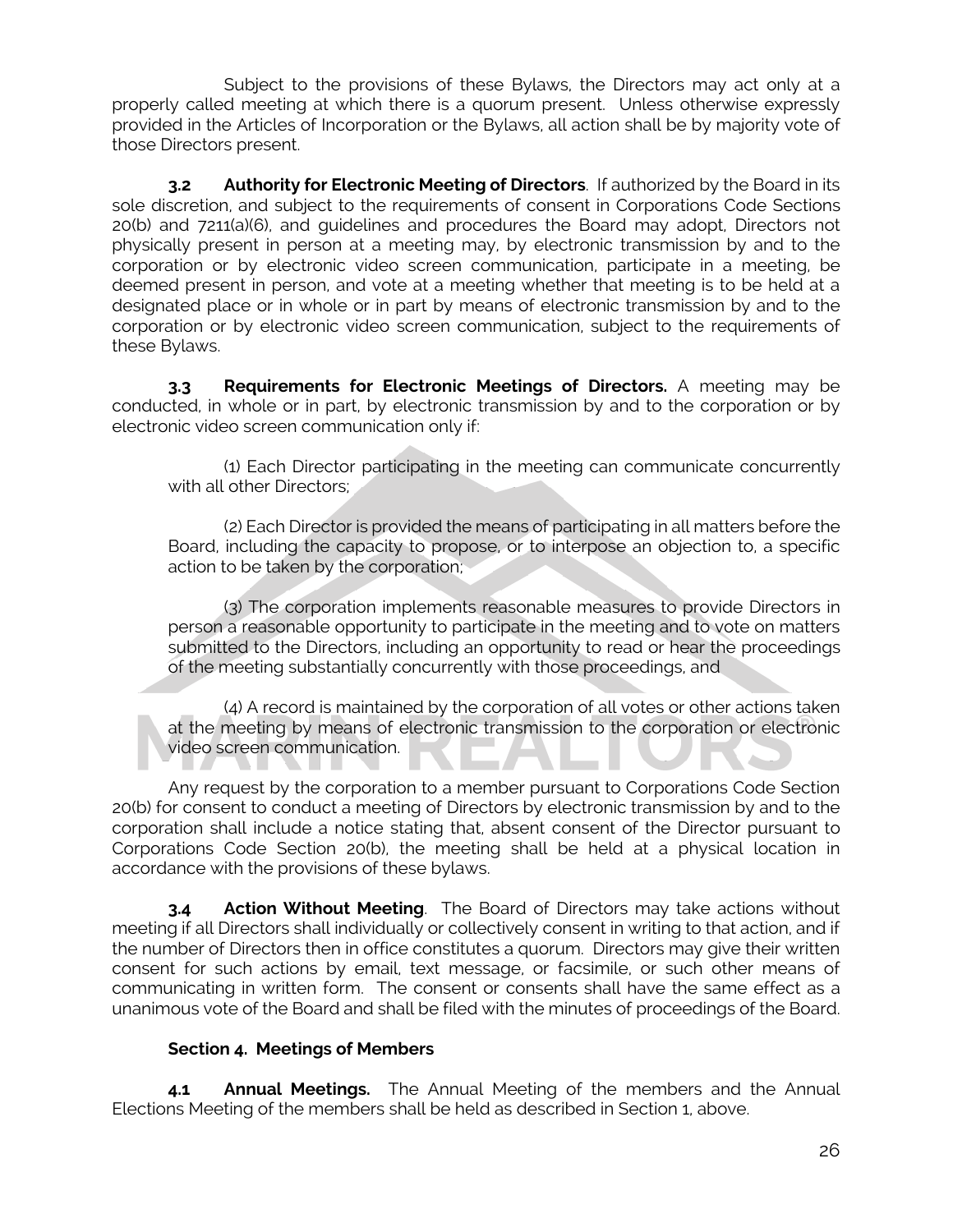**4.2 Other Meetings**Error! Bookmark not defined.**.** Meetings of the members may be held at other times as the President or the Board of Directors may determine, or upon the written request of at least twenty (20%) percent of the members eligible to vote.

**4.3 Location of Meetings**. Meetings of the members shall be held at any place within or outside California designated by the Board in its sole discretion, or by the written consent of all members entitled to vote at the meeting, given before or after the meeting. In the absence of any such designation, members' meetings shall be held at the corporation's principal office. The Board may authorize members who are not present in person to participate by electronic transmission or electronic video communication.

**4.4 Authority for Electronic Meetings**. If authorized by the Board in its sole discretion, and subject to the requirements of consent in Corporations Code §20(b) and such other guidelines and procedures as the Board may adopt, members not physically present in person at a meeting of members may, by electronic transmission by and to the corporation or by electronic video screen communication, participate in a meeting of members, be deemed present in person, and vote at a meeting of members whether that meeting is to be held at a designated place or in whole or in part by means of electronic transmission by and to the corporation or by electronic video screen communication, subject to the requirements of these Bylaws.

**4.5 Requirements for Electronic Meetings**. A meeting of the members may be conducted, in whole or in part, by electronic transmission by and to the corporation or by electronic video screen communication only if:

(1) The corporation implements reasonable measures to provide members in person a reasonable opportunity to participate in the meeting and to vote on matters submitted to the members, including an opportunity to read or hear the proceedings of the meeting substantially concurrently with those proceedings, and

(2) if any member votes or takes other action at the meeting by means of electronic transmission to the corporation or electronic video screen communication, a record of that vote or action is maintained by the corporation.

Any request by a corporation to a member pursuant to Corporations Code §20(b) for consent to conduct a meeting of members by electronic transmission by and to the corporation shall include a notice that absent consent of the member pursuant to Corporations Code §20(b), the meeting shall be held at a physical location in accordance with the applicable provisions of these bylaws.

**4.6. Action without a Meeting.** The membership may take actions without a meeting if the association distributes a written or electronic ballot to every member entitled to vote on the matter. Approval by written or electronic ballots shall be valid only when the number of votes cast by ballot within the time period specified by the Board equals or exceeds the quorum required to be present at a meeting authorizing the action, and the number of approvals equals or exceeds the number of votes that would be required to approve such action at a meeting had the vote been taken in an actual meeting. All solicitations of ballots shall indicate the time by which the ballot must be returned to be counted. The Board may, by giving written notice to the members, extend the time permitted for the return of ballots.

**4.7 Notice of Meetings**. Written notice of annual membership meetings and the annual election meeting shall be delivered personally, by first class mail, or given by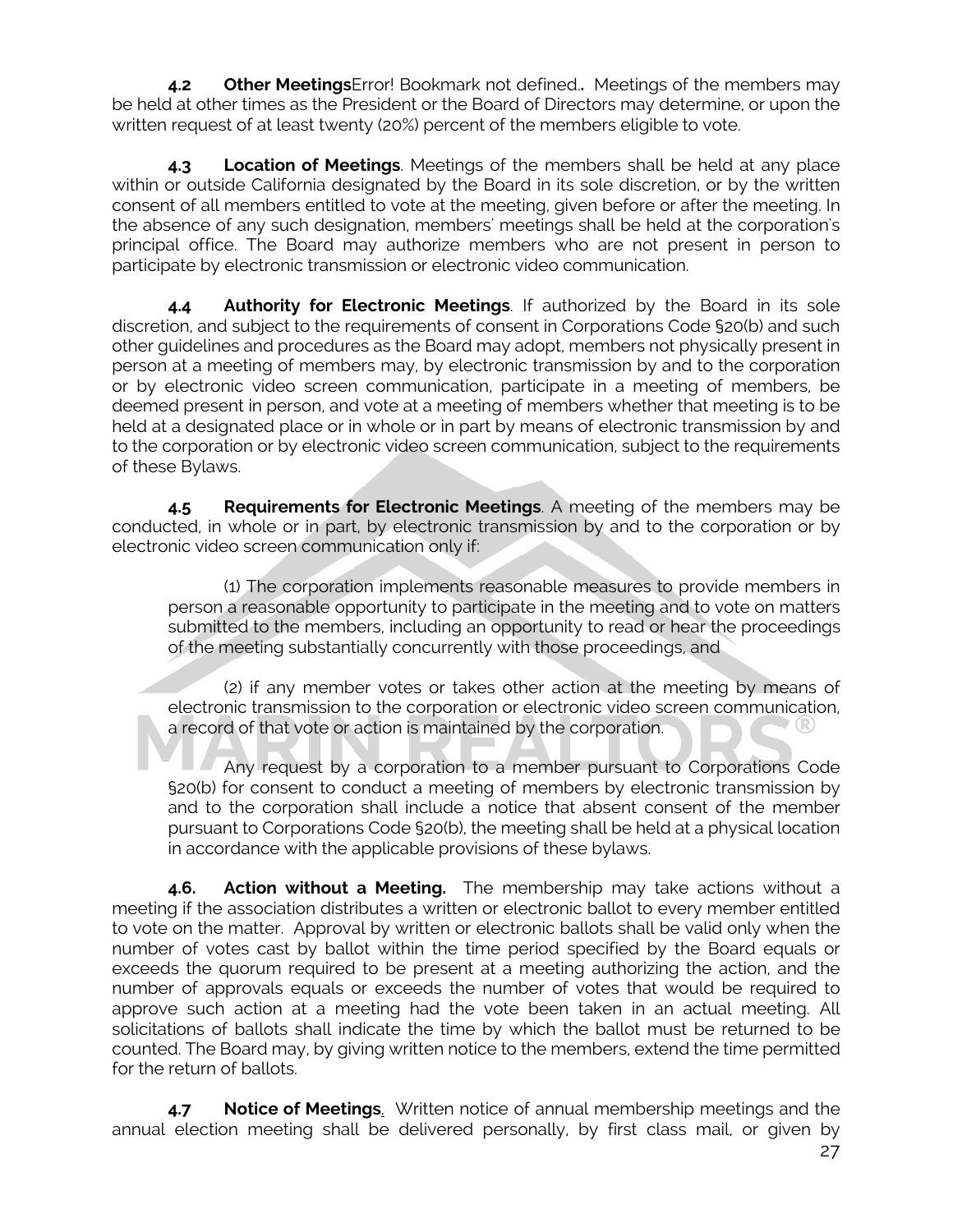electronic transmission as provided in Section 2 above, to the address shown on the current M.A.R. records of every member entitled to participate in the meeting at least twenty (20), but not more than 90, calendar days preceding all meetings. M.A.R. may also publish notice of membership meetings in any publication regularly sent to all members of M.A.R. If a special meeting is called, it shall be accompanied by a statement of the purpose of the meeting.

#### **Section 5. Quorum**

**5.1 Board of Directors Meetings.** A quorum for the transaction of business by the Board of Directors shall consist of a simple majority of the Directors. There shall be no voting by proxy. If a quorum is present, the affirmative vote of the majority of the voting power represented at the meeting shall be the act of the Board.

**5.2 Board Committee Meetings.** A quorum for a meeting of any standing committee or other committee or task force of the Board of Directors (each hereafter a "committee") shall consist of One-third (1/3) + 1 of the total number of committee members who have been appointed by the Board. Committee members not physically present in person at a meeting may, by electronic transmission by and to the corporation or by electronic video screen communication, participate in a meeting, be deemed present in person, and vote at a meeting whether that meeting is to be held at a designated place or in whole or in part by means of electronic transmission by and to the corporation or by electronic video screen communication.

**5.3 Membership Meetings.** Twenty (20) percent of the total number of REALTOR<sup>®</sup> members then in good standing shall constitute a quorum of the REALTOR® members for meetings thereof. A quorum is defined as M.A.R. members in good standing who attend a legally noticed and agendized annual meeting (to elect Officers and Directors and to vote on Bylaws changes or any specially noticed meeting.

**5.4 Loss of Quorum; Absence of Quorum.** A meeting at which a quorum is initially present may continue to transact business notwithstanding the withdrawal of enough Directors or members to leave less than a quorum as long as a majority of the requisite quorum approves of the action taken. In the absence of a quorum, any meeting may be adjourned by the majority of the voting power present.

**5.5 Waiver and Consent.** The transaction of any meeting of members, however called or noticed, shall be as valid as though conducted at a meeting duly held after regular call and notice, if a quorum be present, and if either before or after the meeting, all of the members not present in person sign a written waiver of notice or a consent to the holding of the meeting, or an approval of the minutes of the meeting.

# **ARTICLE XIII – CONFLICT OF INTEREST/CONFIDENTIALITY**

**Section 1. Conflict of Interest/Confidentiality**. Some REALTORS® attending M.A.R. committee or Directors' meetings may have competing interests. Committee and Board decisions should be made to best serve M.A.R. members; not to give individuals profit in competing ventures. It is inappropriate for persons attending a committee or Directors' meeting to participate in discussions and/or gain information for their personal financial benefit to the detriment of M.A.R. members. All persons attending any committee or Directors' meeting should not disclose strategic or confidential information regarding the policies of M.A.R. in a manner that is contrary to the best interests of M.A.R. members.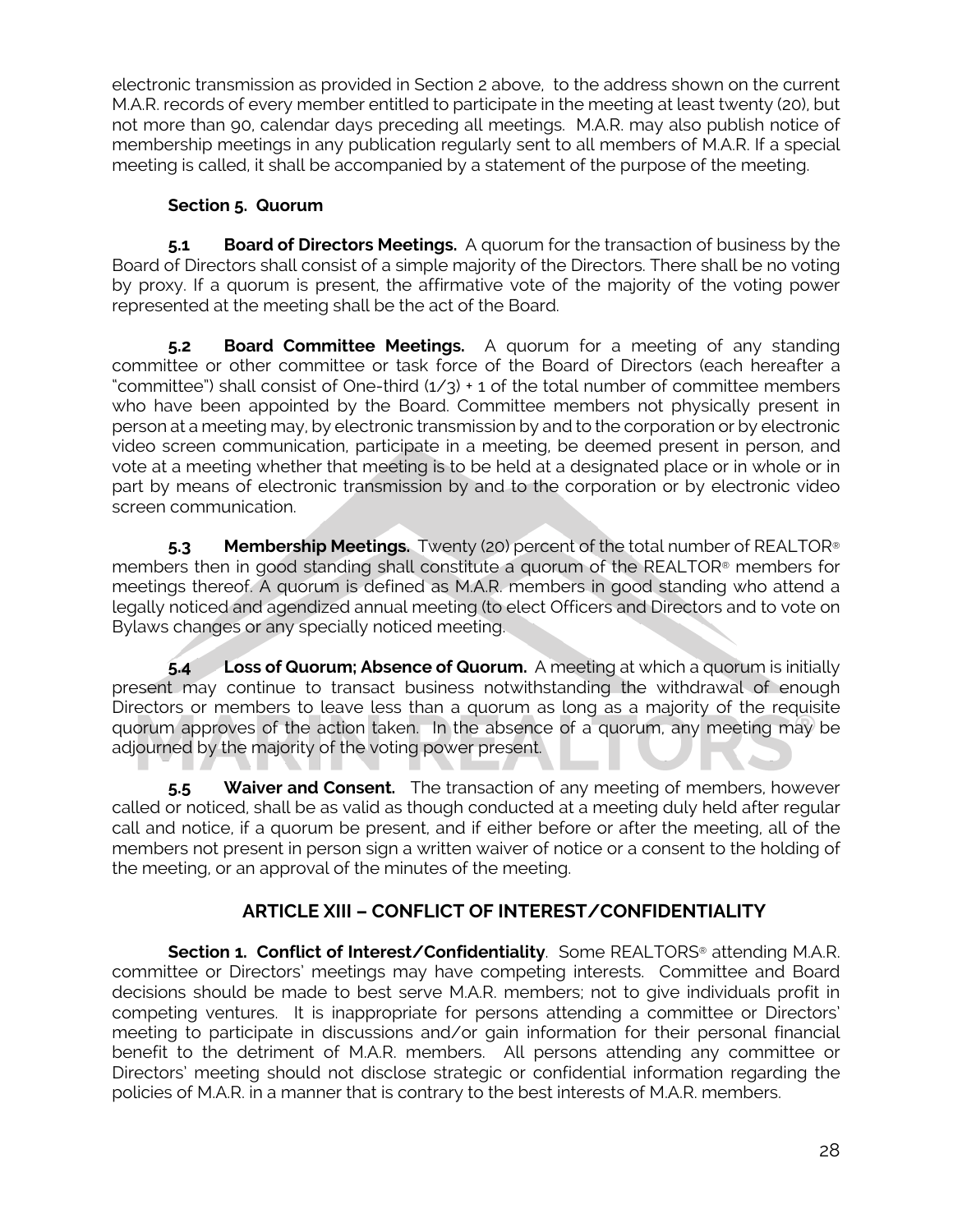# **ARTICLE XIV - COMMITTEES**

**Section 1. Committees.** M.A.R. committees research and recommend policy on all areas affecting the business, professional practices, and public policy involvement of M.A.R. REALTORS®. Government Affairs and Budget & Finance are standing committees. The association may establish certain subcommittees and task forces as needed. The incoming President may, with the approval of the Board of Directors who are to serve during the appropriate year, appoint committees as deemed necessary to serve the membership; such as Bylaws, Community Service, Communications & Public Relations, Education, Environmental, Long Range Planning, Marketing/Membership, Multiple Listing Services Management, Professional Standards (Grievance, Professional Standards, Mediation, Arbitration), Technology. These committees will report to the Board of Directors.

**Section 2. Special Committees.** The President shall appoint from among the REALTOR® members, subject to confirmation by the Board of Directors, special committees as deemed necessary.

**Section 3. Term of Committee Appointments.** Committee members shall be appointed to one-year terms except that the members of the Grievance, Long Range Planning and Professional Standards committees shall be appointed to staggered three-year terms.

**Section 4. Organization.** All committees shall be of such size and shall have duties, functions and powers as assigned by the Board of Directors except as otherwise provided in these Bylaws.

**Section 5. President.** The President shall be an ex-officio non-voting member of all standing committees and shall be notified of their meetings.

**Section 6. Removal.** The President shall have the power, subject to confirmation by the Board of Directors, to remove any member from a committee.

# **ARTICLE XV - FISCAL AND ELECTIVE YEAR**

**Section 1. Fiscal Year.** The fiscal and elective year of M.A.R. shall be the calendar year beginning January 1 and ending December 31.

# **ARTICLE XVI - RULES OF ORDER**

**Section 1. Robert's Rules of Order.** Robert's Rules of Order, latest edition, shall be recognized as the authority governing the meetings of M.A.R., its Board of Directors, and committees, in all instances wherein its provisions do not conflict with the California Nonprofit Corporations Code or these Bylaws.

#### **ARTICLE XVII - AMENDMENTS**

**Section 1. Amendment Upon Majority Vote of Membership.** These Bylaws may be amended by: (a) a majority vote of the members present and qualified to vote at any meeting at which a quorum (refer to Article XI, section 6) is present, provided the substance of such proposed amendment or amendments shall be plainly stated in the call for the meeting; or (b) a written ballot. If amendment is sought by written ballot, the ballot must be delivered personally, by facsimile, regular mail, electronic mail or other electronic means to all

 $\circledR$